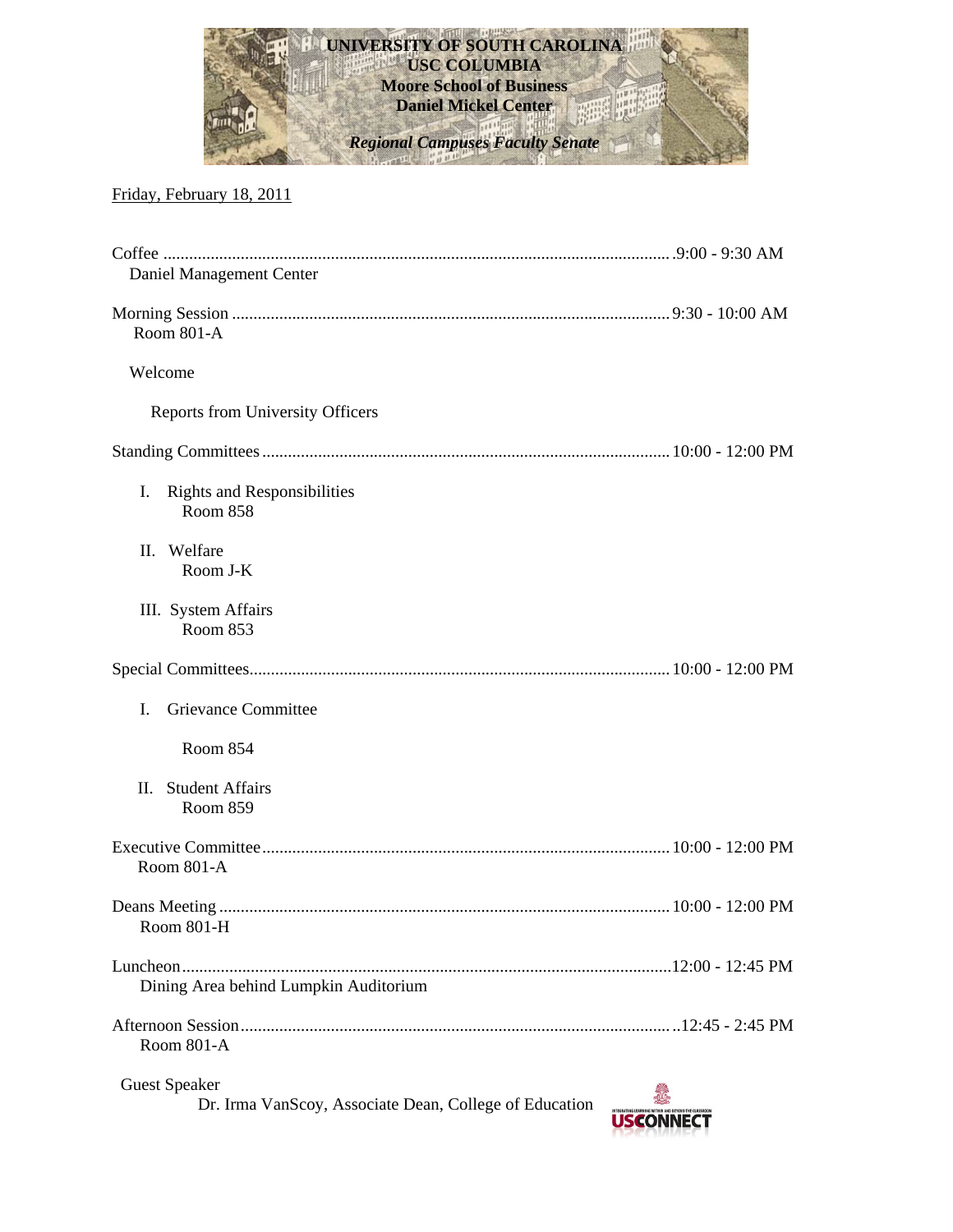# **AGENDA**

- I. Call To Order
- II. Correction/Approval of Minutes: November 19, 2010 USC Union
- III. Reports from Standing Committees
	- A. Rights and Responsibilities Professor Lisa Hammond
	- B. Welfare Professor Annette Golonka
	- C. System Affairs Professor Eran Kilpatrick
- IV. Executive Committee Professor Steve Bishoff
- V. Reports from Special Committees
	- A. Committee on Libraries Professor Maureen Anderson
	- B. Committee on Curricula and Courses Professor Robert Castleberry
	- C. Committee on Faculty Welfare Professor Pearl Fernandes
	- D. Faculty-Board of Trustees Liaison Committee Professor Steve Bishoff
	- E. Regional Campuses Research and Productive Scholarship Committee Professor Patrick Saucier
	- F Regional Campuses Academic Advisory Council Professor Steve Bishoff
	- G. Other Committees
		- 1. Conflict of Interest Committee Professor Noni Bohonak
- VI. Unfinished Business
- VII. New Business
- VIII. Announcements
- IX. Adjournment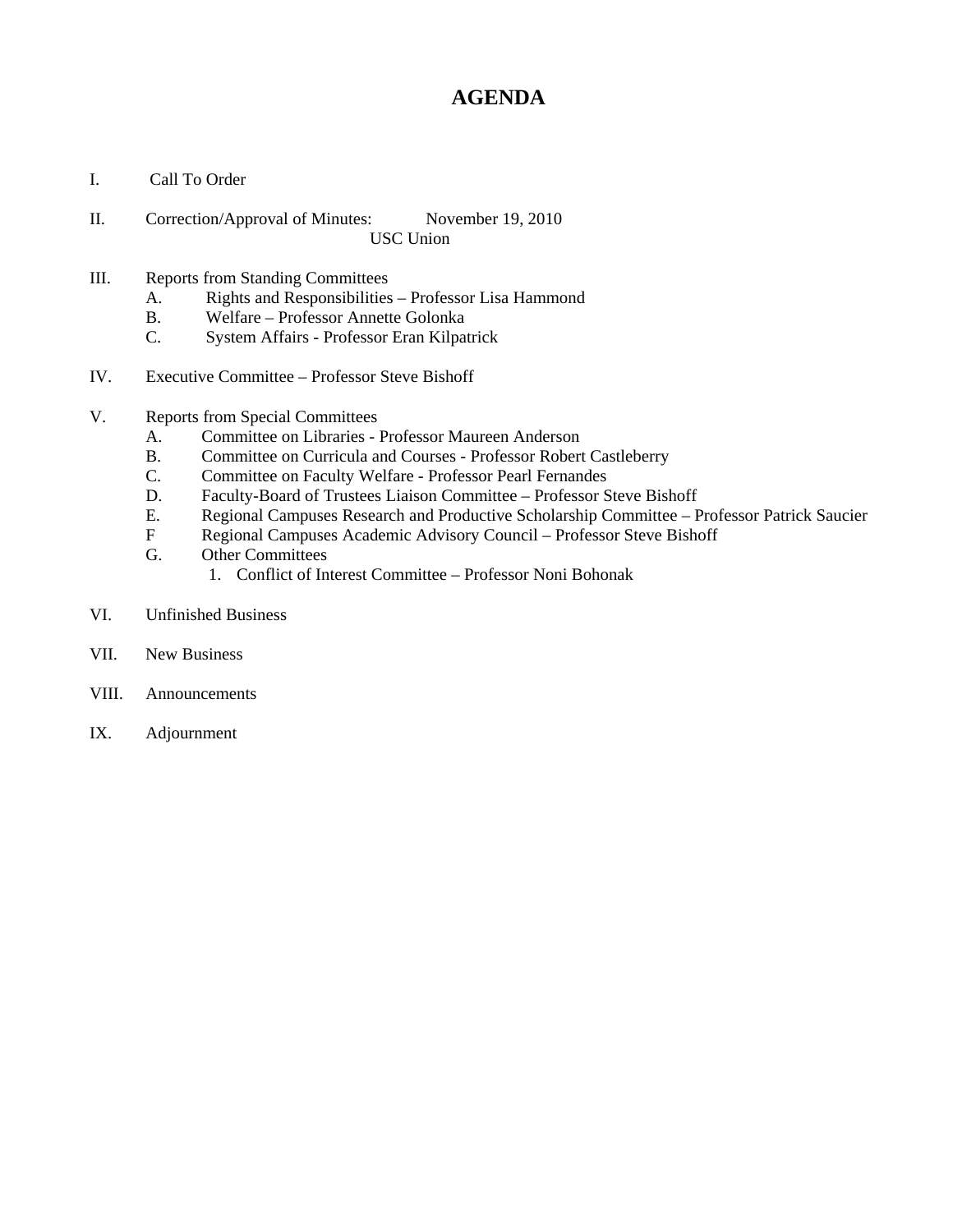### Regional Campus Faculty Senate

Minutes

February 18, 2011

### Morning Session

**Chair Steve Bishoff** called the meeting to order at approximately 9:30 am.

In the interest of coherence and clarity, the verbatim remarks recorded from this meeting have been edited for grammatical correctness, and repetitive transitional phrases have been eliminated.

**Dr. Bishoff:** I want to start off by thanking Sara Miller for standing in for me last time. I was at the Academic Affairs Liaison Committee for the Board, so I had to be in two places at once. Physics people know that doesn't work. If I'm hard to hear, just tell me to speak up. I've been sick all week and I hope to finish the day.

In anticipation of concern about a letter some of you received, Dr. Carpenter is following a strict protocol. If you did receive that letter, please call the number contained in the letter. If you are not satisfied with the information from that number, then they are certainly ready to respond to your questions; but this is limited to those who are actually involved.

As you know we've changed the schedule a little bit so that we might listen to Dr. Van Scoy this afternoon talk about QEP at the afternoon session and so we've put the reports for the university officers in the morning. So I would like to start off with the reports from the campus deans.

### Reports of Officers

(The campus deans gave verbal accounts of their written reports. The written reports are given below.)

### **Dean John Catalano, USC Lancaster**:

**Students**: Fall enrollment is currently up and we expect a similar increase as experienced in the fall semester. We are exploring the addition of food service on campus in response to demand. We will soon have a request before the USC BOT for student housing. Tuition continues to climb and has gone from \$1100 per semester in 2000/1 to \$2764 last year and is now \$2920. That is a disturbing trend but remember that with 95% of USCL's students receiving some form of financial aid, the actual out of pocket costs per student (excluding books) for the full academic year is only \$180 this year.

**Facilities**: The Educational Foundation of USCL is in the first phase of design for a new 32,000 square foot classroom building on campus. The building will be funded by private pledges and gifts as well as an increase in Lancaster County millage. The targeted opening date is fall semester, 2013. Hubbard renovations are on hold until summer 2011, mainly due to asbestos remediation that was done over the Christmas holidays. The new soccer field was built during the Fall Semester, and grass will be added this spring after it warms up. The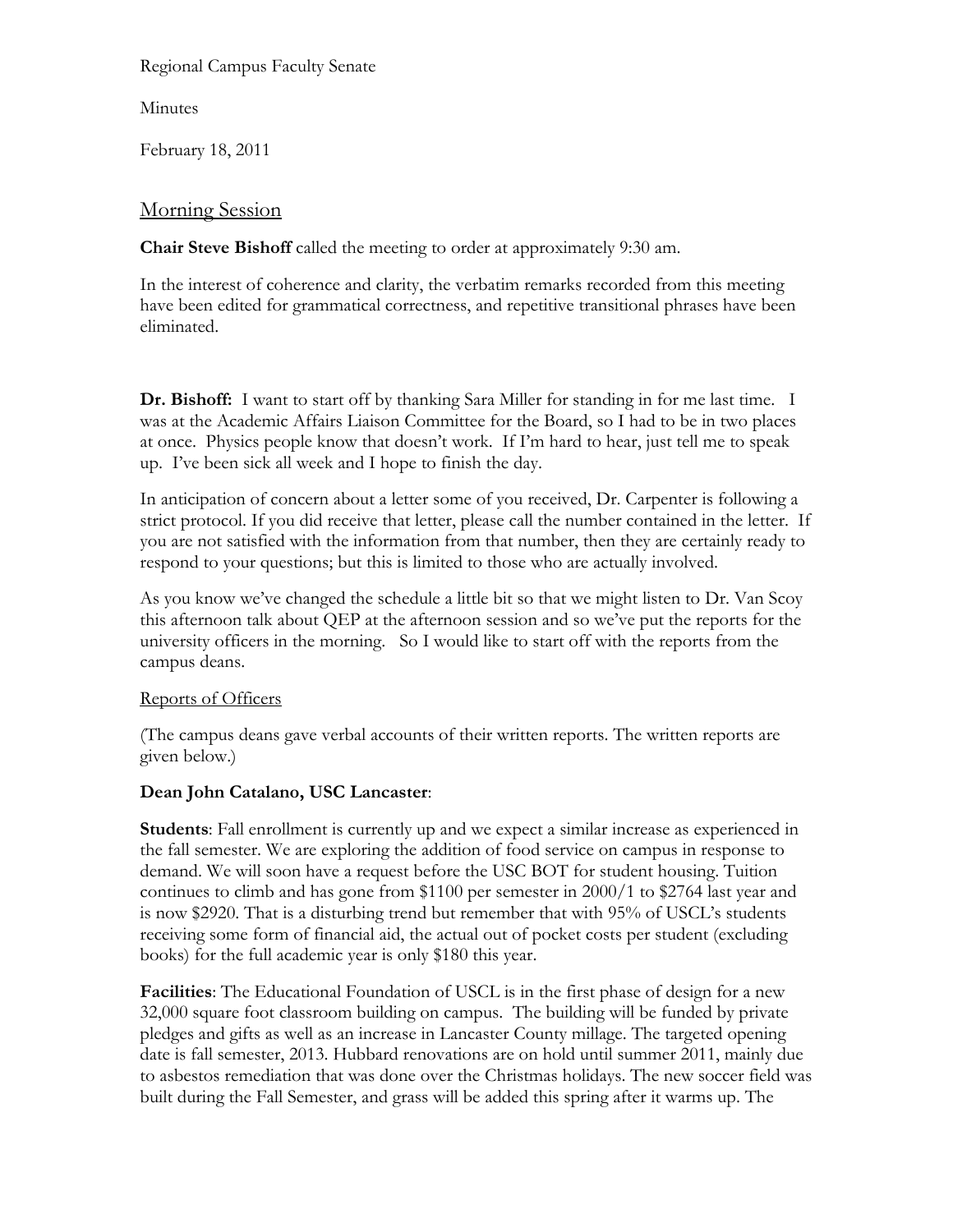campus will soon increase by approximately three acres. An addition of a lot on Highway 521 that backs up to campus represents a future second entryway that was recommended in the most recent facilities master plan.

**Financial**: **Bad news**: The state appropriation continues to decline each year and is now down to \$1337.50 per FTE per year. 2010-11 is the last year of stimulus relief. Predictions of a bad year for the state budget next year could mean the cut of up to an additional 20% added to the loss of the stimulus. The state of SC seems to have given up funding higher education. At the same time there is talk among legislators of holding tuition increases to the higher education price index, or HEPI (this year  $\leq 1\%$ ).

**Financial: Good news**: The campus budget has improved due to several factors.

Revenues are up:

- Increased enrollments
- Increases in tuition and fees charged per student
- Palmetto Programs tuition split

Millage increases from the Lancaster County Council

Expenses are down by \$750,000 from their highest point:

- Everyone on campus has cut back to spending only on essentials
- Hiring freeze, except for "mission critical"
- Larger class sizes and fewer sections

Carryover depletion has stopped and started moving in the right direction again:

- $\bullet$  2008 \$428,029
- 2009 \$189,908

• 2010 \$428,680 Not the \$9.4 million reported in the State Newspaper, but improving So, there is cause for optimism. We have endured the worst financial downturn in over 75 years without layoffs or furloughs. We will hire four new full time faculty members this year and two new staff members. We are going forward on several deferred maintenance and new building projects.

**Dr. Bishoff:** Thank you. USC-Salkehatchie--Dr. Carmichael.

### **Dean Ann Carmichael, USC Salkehatchie:**

A Robert Burns Day program was held recently on the East Campus library on January  $30<sup>th</sup>$ for the purpose of displaying a collection of the poet's works. Librarians Dan Johnson and Ed Merwin were responsible for organizing the event. Milton Harden, former IT Director for USC Salkehatchie, was recognized for his contribution in building this collection.

The Salkehatchie Arts Center raised over \$13,000 at a Valentine's gala and auction held on the West Campus on February 5<sup>th</sup>. Monies raised from the event will be used to sustain the grant-funded Salkehatchie Arts initiatives.

On February 11<sup>th</sup>, the USC Salkehatchie Faculty Globalization Committee—Sharon Folk, Martha McKevlin, Maureen Anderson, Joe Siren, Bryan Lai, and Eran Kilpatrick spearheaded and hosted a potluck lunch on campus with the international theme. Many faculty brought items from their homes to represent cultures of the respective countries to accompany their dish.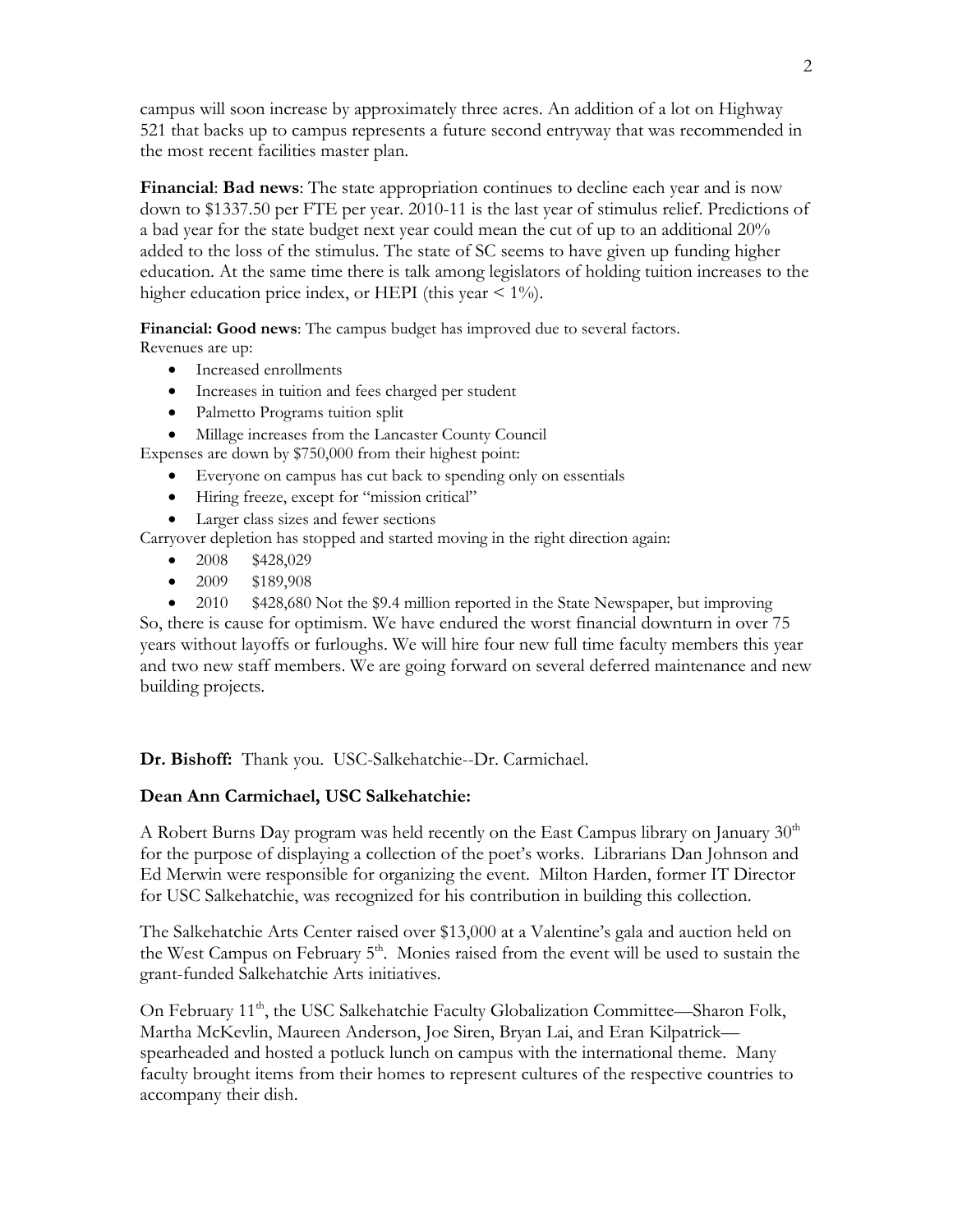The last basketball home game of regular season play was held on February 16th. President Pastides and the Colleton County Gamecock Club were special guests at a reception at the home of Randy and Ann Carmichael. Dr. Pastides was joined by Cocky at the game.

In 2010 the USC Salkehatchie faculty had four book chapters published, four peer-reviewed journal articles published, presented at eight conferences, held five journal editorships or editorial boards memberships, and performed 18 peer reviews of journal manuscripts.

Faculty searches are underway for two additional positions, one in mathematics and a second in chemistry.

Preliminary enrollment numbers for Spring 2011 are indicating a 16.43% increase in headcount and a 20.6% increase in full-time equivalent over last spring. This represents the highest spring enrollment in the history of the campus.

**Dr. Bishoff:** Thank you Dr. Carmichael. You're going to have to let the other deans in on how you got such outstanding enrollments. USC-Sumter--Dr. Carpenter.

### **Dean Les Carpenter, USC Sumter:**

For those of you who did receive a letter from me and some of you from the non-Sumter campuses, again, the protocols have been established by the powers that be here on the Columbia campus, and I have agreed to follow that protocol. Call the toll-free number, please. If you are not satisfied with the answers from the toll-free number, I am happy to talk to you, personally, just as long as you want to talk. The protocol does not provide for public or semi-public comments, so please bear with us. (Dean Carpenter's written report now follows):

Since my last report to the Regional Campuses Faculty Senate on November 9, 2010, the economic news from the state of South Carolina has continued to be grim, but there have been a number of notable events and activities at USC Sumter.

**Budget**: USC Sumter, and all public institutions of higher education in South Carolina, is managing a 21% cut to our state appropriation for FY 11. The 21% cut at USC Sumter translates into \$642,876 in cuts that must be managed in our FY 11 budget. USC Sumter's Year 2 Federal Stimulus Funds Projects have been approved and are now underway. USC's Board of Trustees recently voted to roll back USC Sumter's tuition increase effective with the 2011 Spring Semester, which translates into a loss of \$14,000 in USC Sumter's current budget. Indications for FY 12 continue to include additional cuts to state appropriations of as much as 20%, so USC Sumter already has begun the process of building budget scenarios for accommodation of additional cuts in FY 12 and beyond.

**Human Resources**: As you already know, the General Assembly has not provided a cost-ofliving pay raise for faculty or staff for the past two fiscal years. As previously announced, three retirements have recently been announced, effective at the end of the 2011 Spring Semester. They are Professor of Sociology Richard Bell, who also serves as the Chair of the Division of Humanities, Social Sciences, and Education; Associate Professor of French and Spanish Bernard F. Fitzgerald; and Associate Professor of Management Christine Borycki. Two of these positions will be filled as one-year term Instructor positions due to budgetary cuts, and the third position is still being evaluated. An internal search was recently conducted, and Dr. John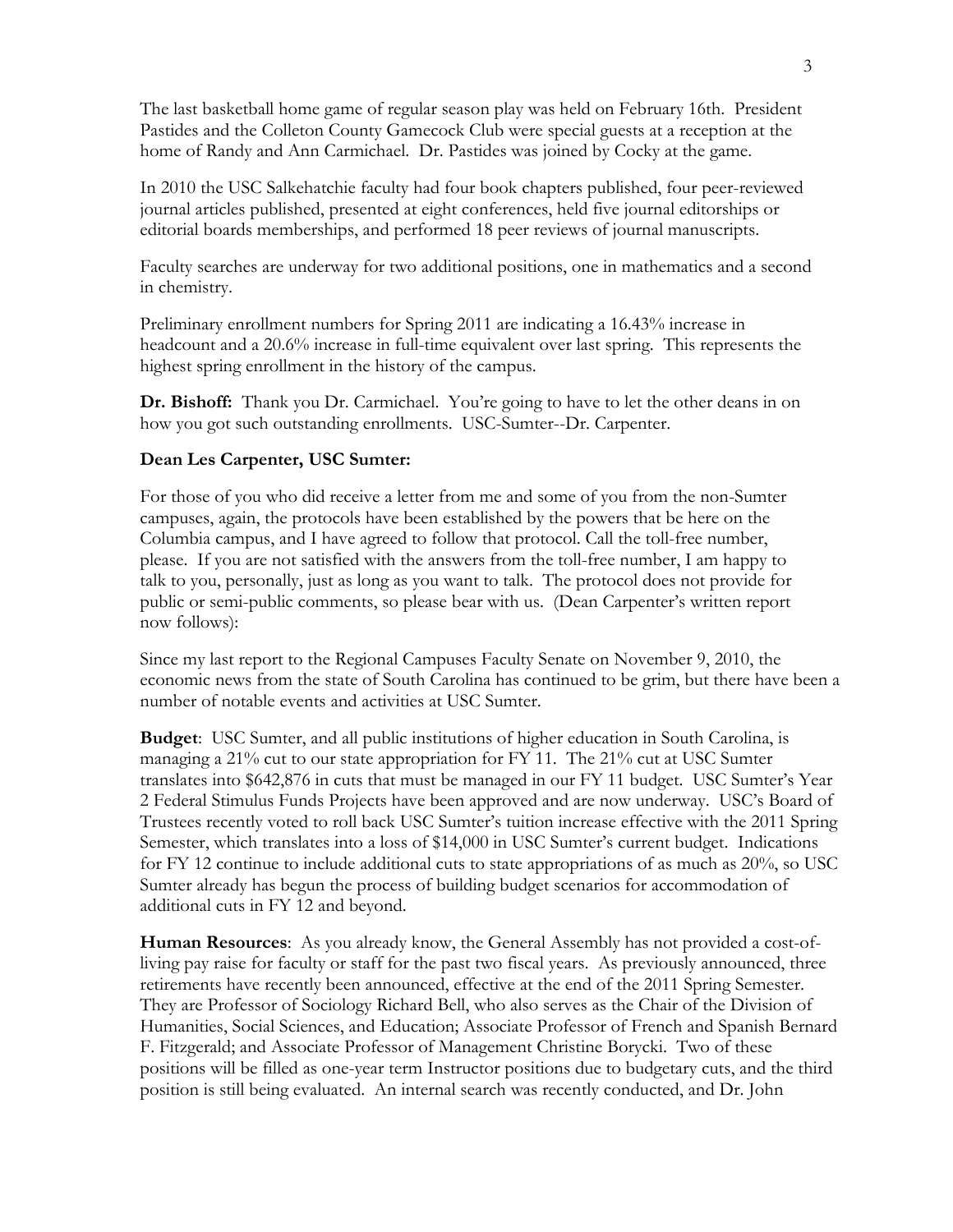Safford, Professor of Philosophy and Political Science has been appointed as Chair of the Division of Humanities, Social Sciences, and Education, replacing Dr. Richard Bell, effective July 1, 2011. Since the inception of the TERI program, 32 USC Sumter employees have opted into the program. Of those 32, 26 have already retired, two are scheduled to retire in FY 12, two in FY 14, and one in FY 15.

**Student Enrollments**: Preliminary enrollment figures for the 2011 Spring Semester indicate a 0.58% headcount enrollment increase compared to last year, and a 1.85% FTE enrollment decrease compared to last year. In spite of these "flat" headcount and FTE enrollments, USC Sumter is still very committed to growing our enrollment over the next several years. **Student Activities**: USC Sumter's Baseball and Softball teams have already begun their seasons, with promising results. All of USC Sumter's intercollegiate athletic teams look forward to the friendly but spirited rivalries with teams from other USC Regional Campuses. The planned addition of Intercollegiate Basketball for both men and women has been announced. A head coach search is now underway, and recruiting will begin as soon as that position is filled. Both teams will begin competition in the 2011 Fall Semester.

**Faculty Workload Adjustments**: Following the adoption of a Faculty Workload Adjustment Plan for USC Sumter, the 2008 Fall Semester marked the implementation of the first phase of this Plan for all junior tenure-track faculty, as well as selected senior tenured faculty identified as "productive scholars." The second phase of adjusted teaching loads for these two groups of faculty was originally scheduled to be implemented during the 2009-10 academic year, but instead has been delayed for at least two years due to budget cuts. In light of the anticipated continuing bad budget news for FY 12 mentioned above, it is probable that the second phase of this Plan could be delayed even further.

**Professional Travel**: At USC Sumter, during the current fiscal year, another strategic decision was to protect professional travel funds as "mission critical" for faculty who are either presenting papers, serving on panels, or whose presence is expected as an elected officer in the professional association. All other professional faculty travel must be approved on a case-bycase basis against the "mission critical" standard. We will seek to continue to protect professional travel in the FY 12 budget, but in light of the anticipated continued bad budget news for FY 12 mentioned above, it is possible that all professional travel could be eliminated as part of the FY 12 budget cuts.

**Capital Improvements:** A new Instructional Laboratories Building continues to be the top priority for new buildings for USC Sumter, and currently is ranked #14 on the state-wide list of capital projects for higher education. 2011 is the eleventh year since the General Assembly passed the last capital construction bond bill – the longest span without a capital bond bill in anyone's memory. In light of the extremely bad budget news for FY 11 mentioned above, and the anticipated continuing bad budget news for FY 12, it is very unlikely that a capital construction bond bill will be passed during the 2011 Session of the General Assembly.

**Dr. Bishoff:** USC-Union--Dr. Lowe.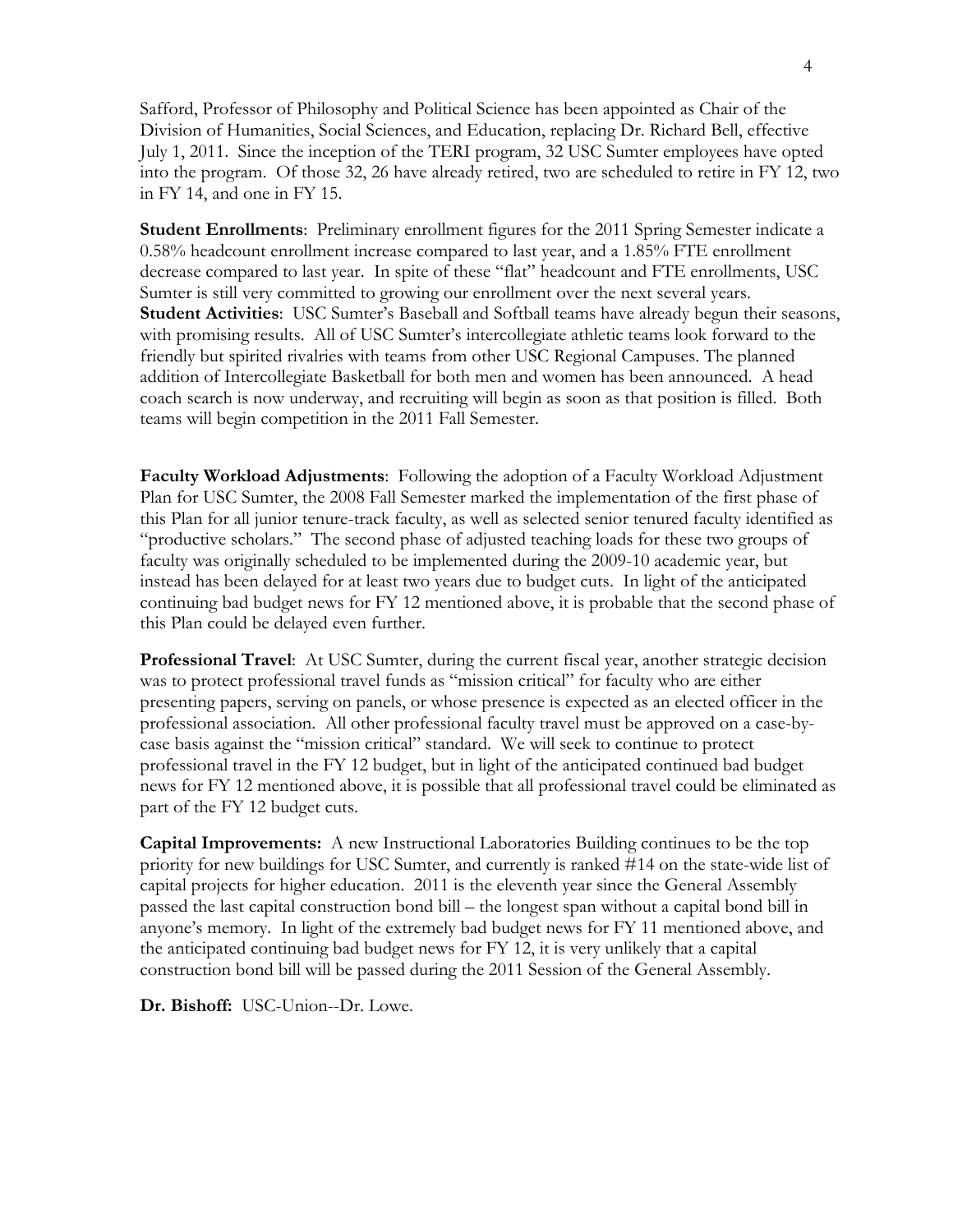#### **Interim Dean Steve Lowe, USC Union:**

**Enrollment** is at 603, which represents an all-time high. Congratulations are in order for our admissions & registration team, the financial aid office, and to all advisors who helped to get a lot of late registrants in.

At last count, Union had 37 BLS students (fourth) and 39 BOL students (first) for a total of 76 (third). We lag behind in graduates, but we have eight **graduation applications** from Palmetto students for Spring.

In addition to those Palmetto graduates, there will be 34 AA/AS graduates, including six dual-degree recipients.

A **search** for an Assistant Professor of **Sociology** was approved and is underway. As of this writing, there are twenty-plus applicants for the position. The outside consultant from USC Columbia is Professor Shelley Smith.

The USCU **master plan** continues to develop:

- Environmental and structural analyses of our newly acquired building have been completed. Architects are beginning to work on drawings and proposals.
- In other **facilities news**, we are going ahead with a scaled-down plan to improve the acoustics in **Truluck**. That work should be done by graduation.
- An estimate on renovating our science lab was done. The cost is estimated at \$583,878 and actually would reduce class sizes by 4 students.
- Additional parking should be available by start of fall 2011, and current parking should be improved with new asphalt and re-striping over the summer as well.

**Technology** upgrades continue apace:

- The second Palmetto classroom in Laurens is operational.
- A total of **five new smart classrooms** (plus the auditorium) will be installed by fall 2011, hopefully. This includes renovation of the space in the back of the library to create a new classroom.
- The placement of information monitors (46" LCDs) in several locations on the campus will be completed this semester.

Our **Strategic planning** process is complete. The streamlined version requested by the provost's office was very helpful. Our blueprint team consisted of Professors Denise Shaw and Thomas Simpson, IT Director Wesley Belk, Budget Director Michele Lee, and Admissions officer Brad Greer.

**Dr. Bishoff:** Thank you Dr. Lowe. Dr. Boyd is going to report for Extended University of course and also for Dr. Plyler who is also sick.

**Dr. Sally Boyd, Assistant Vice Provost for Extended University:** Here is the news on the Palmetto scene as of the beginning of the semester. Sixty eight students have graduated with a BLS degree and two with the BOL degree and that just excites me no end. That 70 students in South Carolina have a baccalaureate degrees who would not have been able to have them if the Palmetto Programs had not existed. Currently there are 280 students enrolled in BLS and 72 in BOL. Our total number for this semester is 352, which is almost the same as last fall. I don't believe we've reached capacity, but I'm very pleased that the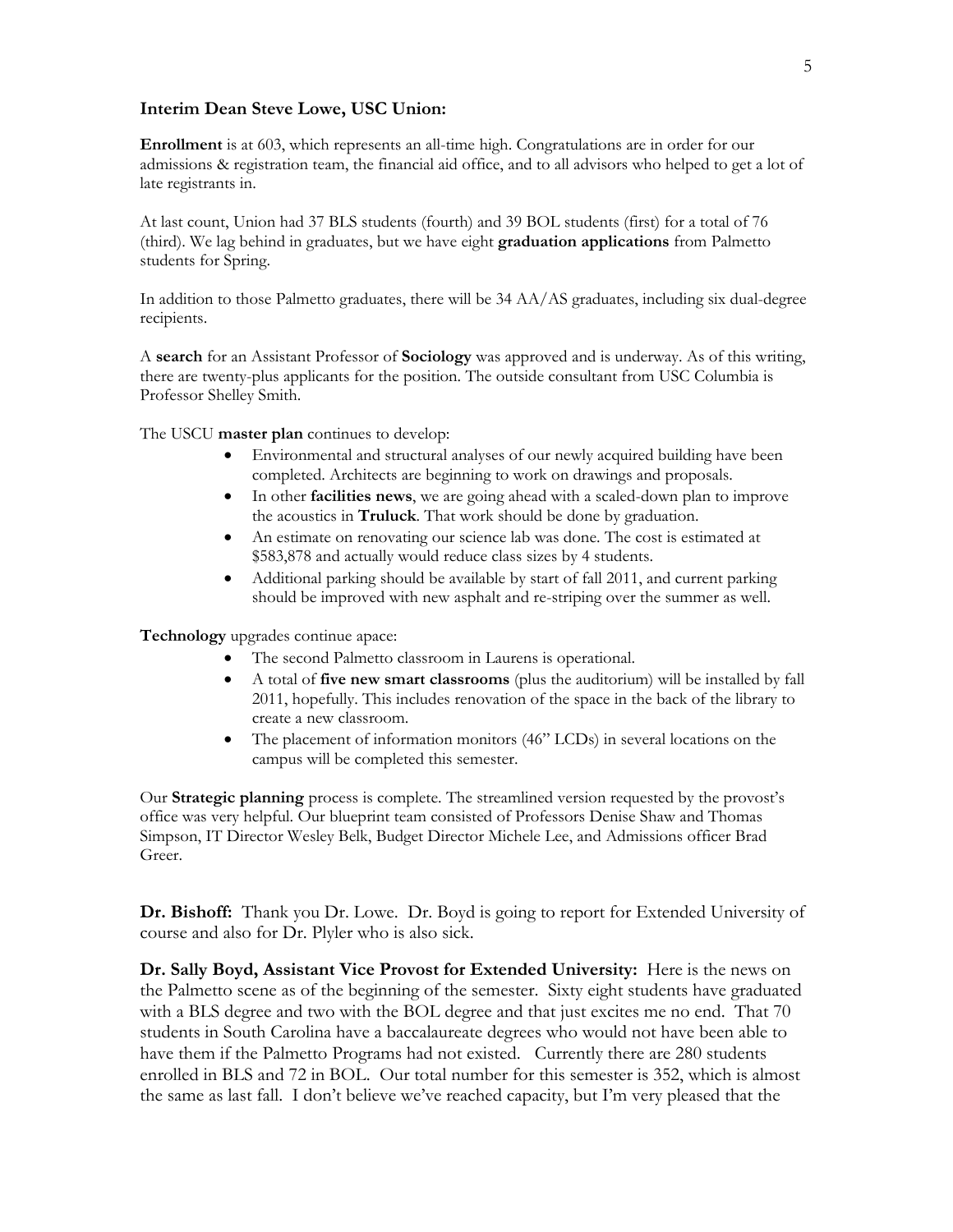program has grown so fast. As a result of this student growth we had a search at the end of the Fall semester and selected and hired a second person to assist Mary Hjelm in teaching the three required courses in Palmetto. The person is Dawson Jones, who will be receiving a Ph.D. in English from USC-Columbia in May. Mary is ready to welcome him and I think everybody else will be too.

Dr. Boyd then read the report of **Dr. Chris Plyler, Vice Provost and Executive Dean for Regional Campuses and Extended University**. The text of Vice Porvost Plyler's report is given below:

**Legislative:** I accompanied President Pastides to the House Ways and Means Higher Education Subcommittee hearing last January 26. Please see the attachment for most of what was covered. I fielded two positive questions concerning the regional campuses' goal of providing more bachelor degrees to place-bound students. Potential legislation of concern: tuition cap, cap on out-of-state enrollment and recapturing what some may believe are unrestricted funds from higher education institutions.

No further word as of this writing on budget reductions in higher education.

**University:** The division blueprint for academic excellence, inclusive of all units/campuses, is due at the end of February.

Immediately after lunch, information sessions on the QEP will occur. Vice Provost Helen Doerpinghaus and Associate Dean of Education, Irma VanScoy will "roll-out" the University's campaign, and It will be important for students/faculty/staff on all regional campuses to be informed about the QEP, *USC Connect- Integrating Learning Within and Beyond the Classroom* in advance of our forthcoming SACS visits*.* Members of the visiting SACS team will travel to the Salkehatchie and Lancaster campuses on March 28 and 29. They are certain to inquire about awareness of the QEP at every stop.

University Information Technology recently discovered a breach in a network server at USC Sumter, which placed some student and employee data at risk. **All** that can be said about this incident at this time is: an investigation is ongoing by expert security personnel and strict protocol must be adhered to. What has happened may be likened to someone walking around in one of our servers and possibly nothing more. The investigation needs to run its course before any additional information can be released. Thank you for your understanding of the sensitive nature of this event and for your patience throughout. **No further questions on this matter at this time.**

**System Searches**: Law School Dean: 5 finalists; Honors College Dean: 4 finalists; Education dean: ongoing; Social Work Dean: ongoing; USC Upstate Chancellor: advertising; a USC Union Dean search will be officially announced the first week in.

Tenure and Promotion files are being read and, in general, look very good.

**Dr. Bishoff:** Any more reports or comments? Then we will adjourn to our committee meetings.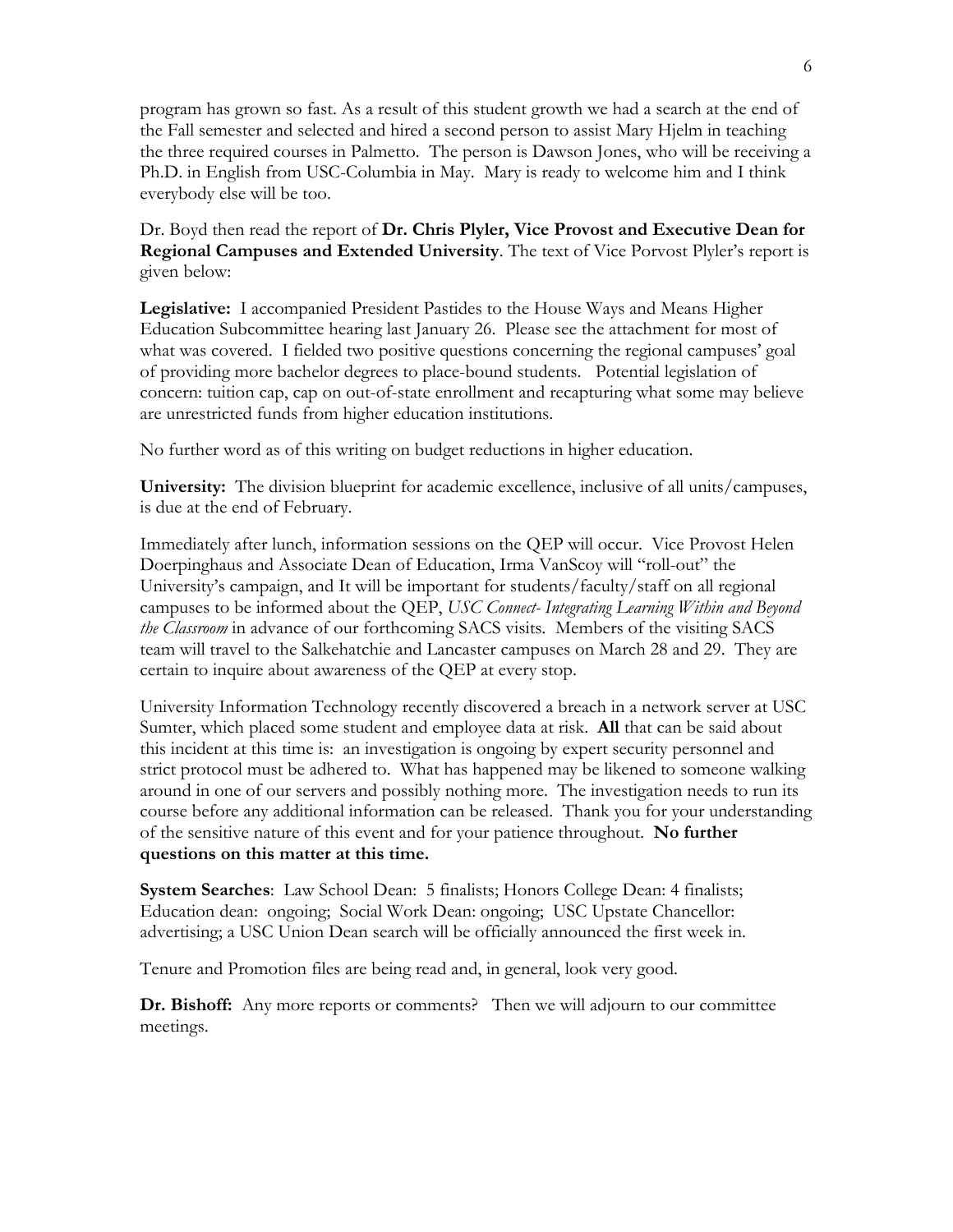#### Afternoon Session

**Dr.r Bishoff:** Order please. The secretary has asked me to remind you all that when you ask a question or present something from the floor, please identify yourself.

Okay, we will, without further ado go to Dr. Irma Van Scoy who is going to educate us about QEP. How many times did you say you've presented this information today? Three?

**Dr. Van Scoy:** But you have your own version. I do different versions. Thank you all for having me here with Helen Doerpinghaus. We're very glad to be here. It's a great opportunity. I was talking to Bruce about coming to Lancaster and talking to some of the faculty there as well.

The Quality Enhancement Plan or QEP is an initiative that we have been saying over and over again to people, I emphasize at every single presentation that it is an initiative that is not only for Columbia, but includes Sumter, Lancaster, Salkehatchie and Union as well and you're all very important to us in this project and I really see it as having the potential to help us be even more connected.

Thank you for your time today. I'm not sure how much you might already know about this proposal, so I will have some basic information here for everyone.

The title of our proposal is USC Connect: Integrating Learning With and Beyond the Classroom. And we're very excited about this initiative. We've gotten a lot of feedback from people. And I want to mention that Bruce Nims, who I see is also your secretary, has been really critical to the Quality Enhancement Plan in developing it, because he has been the Regional Campus Rep on the proposal committee and he was a great voice for you all there and helped remind us when we needed reminding to remember how this is going to impact the regional campuses, and other things we needed to take into consideration. So Bruce, thank you very much for all your work.

Bruce is also a good source of information for you. You're welcome to contact me as well but I'm sure he'd be happy to answer questions and he's been very involved in the process.

So on this first slide you'll see our website; if you go to any University website, in the search box, you type USC Connect, you will find our QEP Web page. Or, go to the Provost's Office page and you'll see a link to the QEP through that page as well.

I want to tell you about the campaign we're doing to help get the word out. This is a poster featuring a student and we've recruited over 20 students that the publications office is talking to because these students have already been involved in Beyond the Classroom Experiences and Integrative Learning which are at the core of USC Connect and we thought that one of the best ways to get students to pay attention to this was for them to hear from other students about how valuable these experiences are to them.

We did make sure that we got representatives from the regional campuses as well. So you should each be getting a poster with a student from your own campus that will be highlighting the initiative. It's a big project, but, as you can see, the posters will all tell about the student's major and then also what beyond the classroom experiences the student has been involved in, and what that has meant to the student.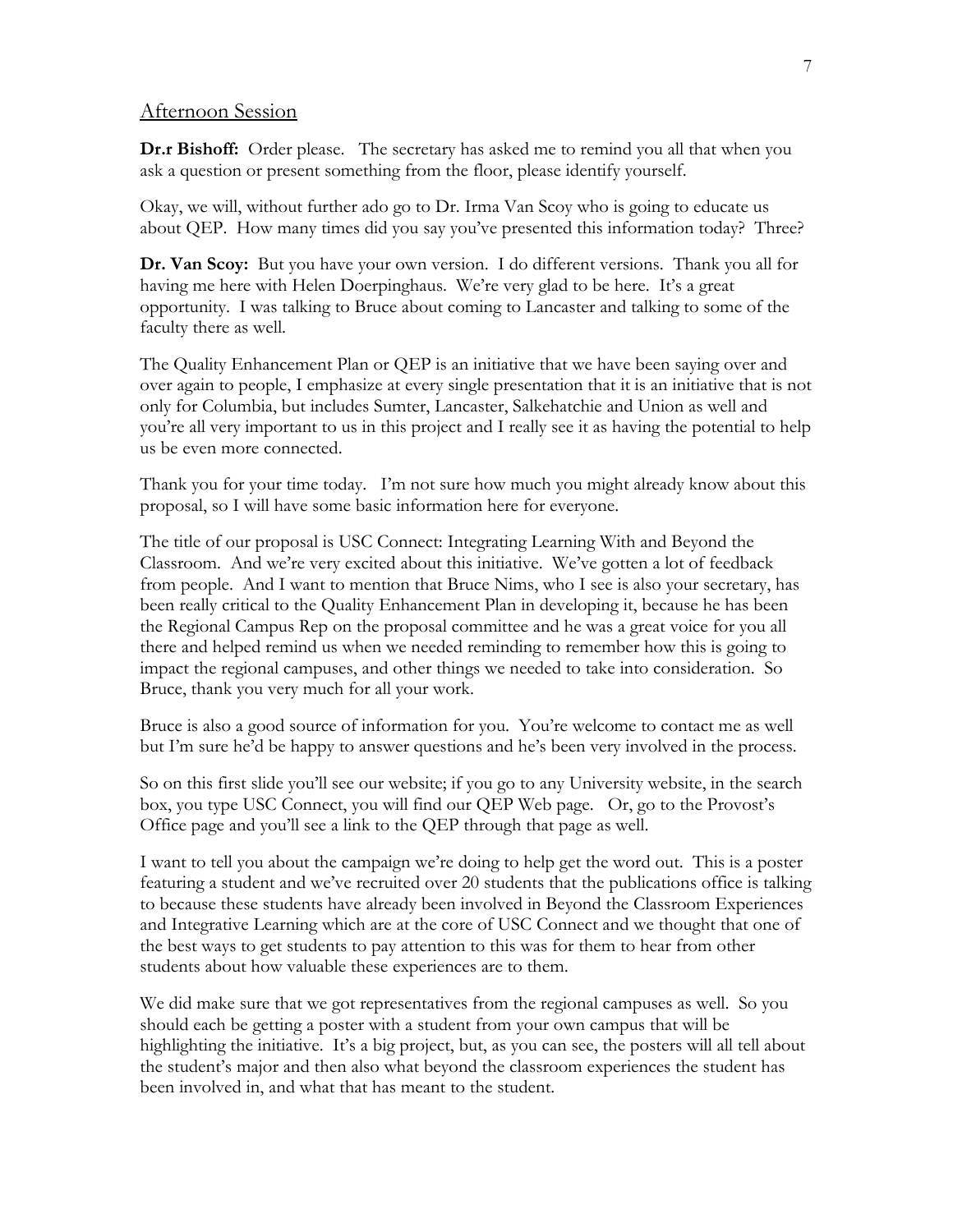And so this particular student is one who's in civil and environmental engineering. He added a minor as a result of his interests. He was involved in a research project in the Green Quad at the Columbia campus, and some other experiences. All together, he sees that as getting him well down the path to actually making a difference in the world in relation to the environment and sustainability.

So these are the early images. We are working on fine tuning it but just you know that that campaign is coming and we're also talking about having faculty and staff who will be featured on posters because of course one of the ways for faculty to maybe see this as more valuable is to hear it from other faculty who have seen the initiatives as important to their students and as part of their work.

Here are the SACS criteria. Although we are doing this as part of the requirement for SACS, I'd like to get this slide out of the way early because I think the project is very meaningful and is going to make a difference at the University and that's really what we want to focus on. And by the way, we're also meeting the SACS criteria for a quality enhancement plan. So that includes having a well defined project about enhancing student learning.

So that's what the focus has to be: making a difference in our educational environment to better prepare students. It has to be imbedded in what we're already doing and I think you'll see that throughout the presentation, and it will be a part of the University's plans, blueprints and assessment plans as well.

Broad participation: I always talk about faculty, staff and students and I always mention the regional campuses to make sure that everyone knows that this is for all of us together and we want to hear the voices of people from the different campuses as well as faculty, staff and student perspectives. And we are trying hard to make sure that there are representatives throughout the process.

Building on current research and best practice: I've learning a lot about higher education as part of this project. I'm in the College of Education as a faculty member, but I really didn't know a lot about the higher education literature. I've learned a lot from our student affairs people and the other experts we have on higher education as USC. And what we have here is really a cutting edge project in higher education and we're very proud of how that fits into the current literature and initiatives that are happening nationally.

Potential to be transformative: there is a dance between doing something that is doable, so that we already have significant things in place, and doing something new and different and that goes beyond what we're already doing. And we really see USC as having the potential to be transformative--to touch all our students, including students from regional campuses as well as USC-Columbia.

I think, probably in these slides, you'll see and we've got some feedback from the forum that we did the other day. Did any of you hear the webcast? This will be pretty similar to what you heard on the webcast. Some of the feedback we got was that it seemed like it was focused a lot on the typical traditional student. And of course your population is probably a little bit more varied from what we get in Columbia, and so it was great that people were expressing concern and making sure that this for non-traditional students as well as traditional students.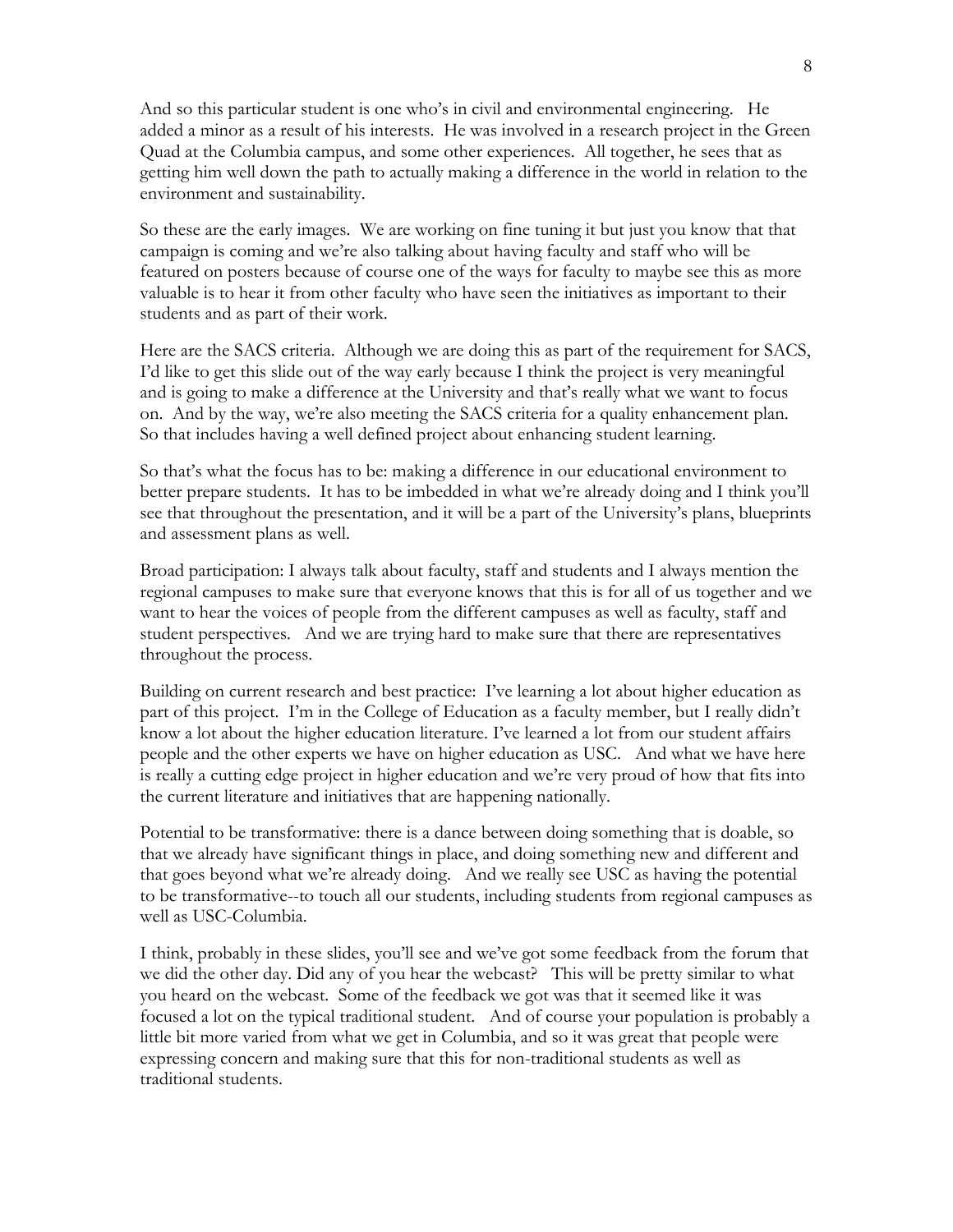We have to start somewhere. USC Connect may look as though it's geared more toward the traditional kinds of students, but it's a five year project, and we will continue to work and listen and we goal is for it to be relevant for all undergraduate students, and ultimately graduate students. The initial focus is primarily on undergraduate students.

The developmental process: We have a whole context; this was not a small group of people sitting in a room developing a project that they thought was a great idea. It really was built on the work that the University's been doing. And although I think it pre-dates this, I go back to the beginning of the conversations about general education, which you had representatives that were all part of that and how we were going to update our gen ed requirements and what will be now the Carolina Core beginning in 2012.

That's been a long developmental process, involved hundreds of faculty on committees. And of course now there's a Carolina Core Committee that is following through.

I think you'll see the connection between USC Connect and Carolina Core as we go on. Focus Carolina is another initiative in which we had hundreds of faculty, staff and students involved in thinking about what are the big things that the University needs to be concerned about and improve on. And those committees made recommendations. We looked at those as a part of our process in the QEP Proposal Committee. And USC Connect built upon them.

Programs have gotten the message that we need learning outcomes for all programs and we need to be assessing our students. I always say Phil Moore is doing the hard part of SACS and I'm getting to do the fun part of SACS. He's doing all the compliance data and has been, of course, asking you all for assessment data related to programs so that we can show that to SACS.

But I think we have made good headway in terms of people thinking about what is it that we are trying to help our students learn, being able to clearly articulate that and show connections between our assessments and those learning outcomes.

Then there has been the actual proposal process, which we started in Fall of 2009 with the Provost's call for proposals. Over twenty were received. Four were selected as the ones that we should build upon. And then the QEP Proposal Committee actually was established around last February. So about a year ago, our first meeting was right around the  $1<sup>st</sup>$  of March. Bruce then joined us in Columbia, and we appreciate your driving all those times. And we met really regularly, especially from March through August, when we had the core of our proposal completed at that point, and then shared that with the University Committee and got the website going, had a University forum in the Fall.

And then we've continued to develop it, involved more faculty, we have subcommittees with people developing various parts of the proposal. And then we sent in the full proposal January 31<sup>st</sup> to SACS. It's still going to be a developmental process and we're still getting all the feedback from all the constituencies on campus and we'll also get feedback from SACS. And we'll be revising the proposal continually.

So that's some of the background, the context of how this was all developed and how we're building on our work. And so the next few slides are really to give you the core ideas of what USC Connect is. Two terms in the proposal that are really important are Within the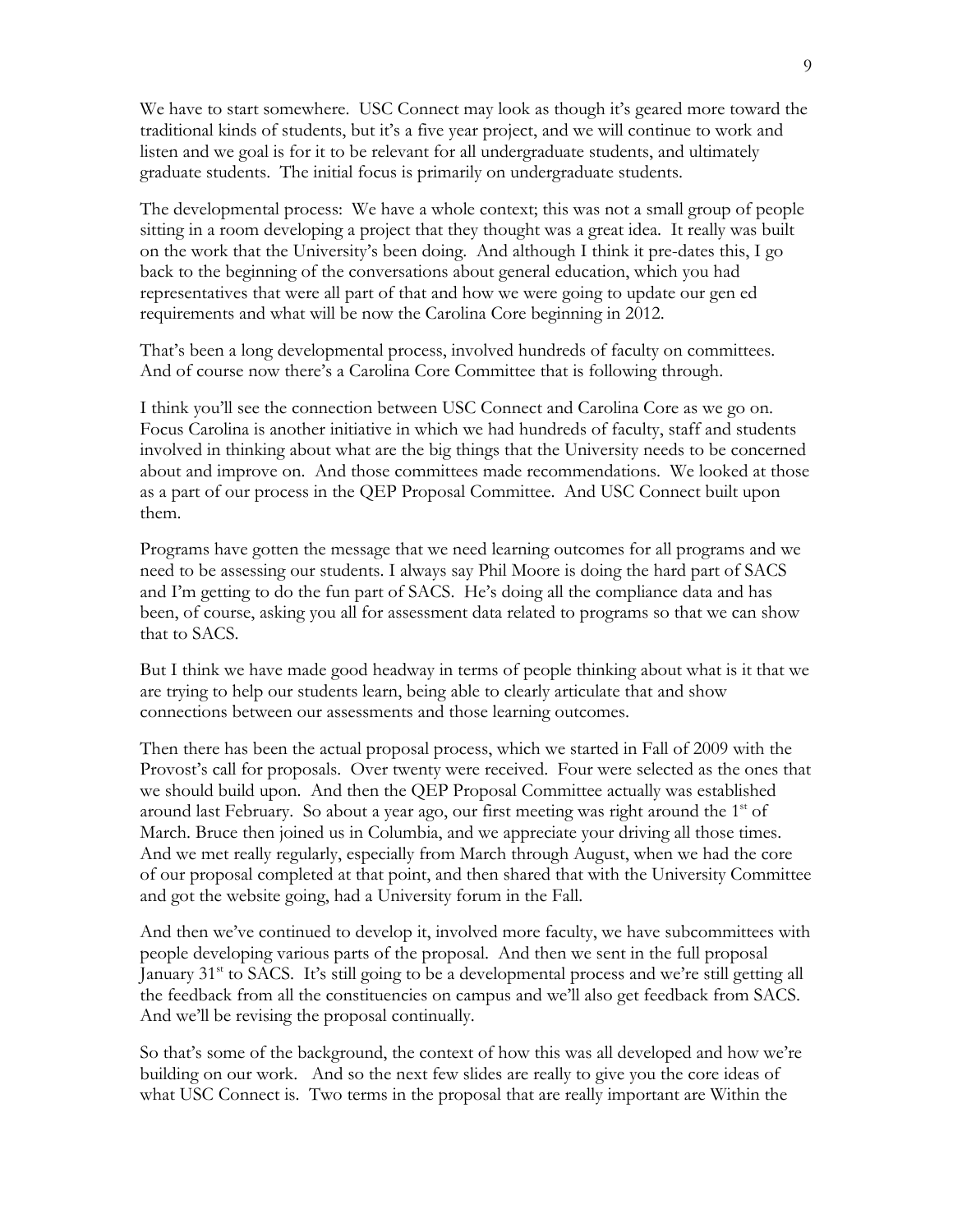Classroom and Beyond the Classroom Experiences. WTC is Within the Classroom and BTC is Beyond the Classroom. We use those terms so much, it's much easier to shorten them to acronyms.

Within the Classroom Experiences included what you would think of as a normal in the classroom face to face experience. It also includes online experiences and lab experiences. Beyond the Classroom Experiences are those that take place outside the classroom: service learning, undergraduate research, leadership experiences. We are considering both shortterm and long-term experiences in Beyond the Classroom Experiences for students.

So short-term would be participating in a service learning day or attending a special lecture that's outside of class or long-term experiences that are those more sustained experiences, like service learning that's part of a course, or undergraduate research.

I just want to mention that as part of the proposal we asked the regional campuses to each give us a report on beyond the classroom experiences that are already occurring and we couldn't fit it all in the report because we were limited to 100 pages, but we took one full campus report and put it in the Appendix, and then we'll reference the reviewers to the other regional campuses' reports as well. And I know that not every campus is doing every type of beyond the classroom experience, but every campus was doing some kinds of beyond the classroom experience. And it was really exciting for me to see the list of students who were doing undergraduate research projects, or involved in an international day or service learning. So we've already got things happening in these areas and we just want to build on it.

There are really two steps. So it's easy to remember. Three slides on it but two steps. One is for students to intentionally select their experiences and participate in those experiences. So we want students to engage more in beyond the classroom experiences, especially ones that they've thought through in terms of what are their career goals. And when we think in a broader way about some of our non-traditional students, we might well see that having to earn a living while they're going to school and having to come part-time for courses could be considered beyond the classroom experiences.

For example, one type of beyond the classroom experience is actually employment, even if you're a short order cook. Although we really don't think of those sort of things as being really tied to our academic programs, there's a lot of ways in which they could be tied together. Because no matter where some people are, they are interacting with other people, learning how to solve problems, making decisions, things that we want them to do maybe in a different way in the discipline that they're focused on. But they can apply those experiences from different places. So think about beyond the classroom experiences in a very broad kind of way.

So we want to help students make good choices both academically for their coursework and in those beyond the classroom experiences. And one of the ways that we want to do that is by improving access to knowledge about what those experiences are that are available. There are a lot of plans for improved technology related to USC Connect, so that people will be able to go online and find out what experiences are available: what lectures are coming up, what courses are service learning courses that they might participate in. So we want to more transparent, both not only for students, but for faculty and staff, who are helping to guide their choices.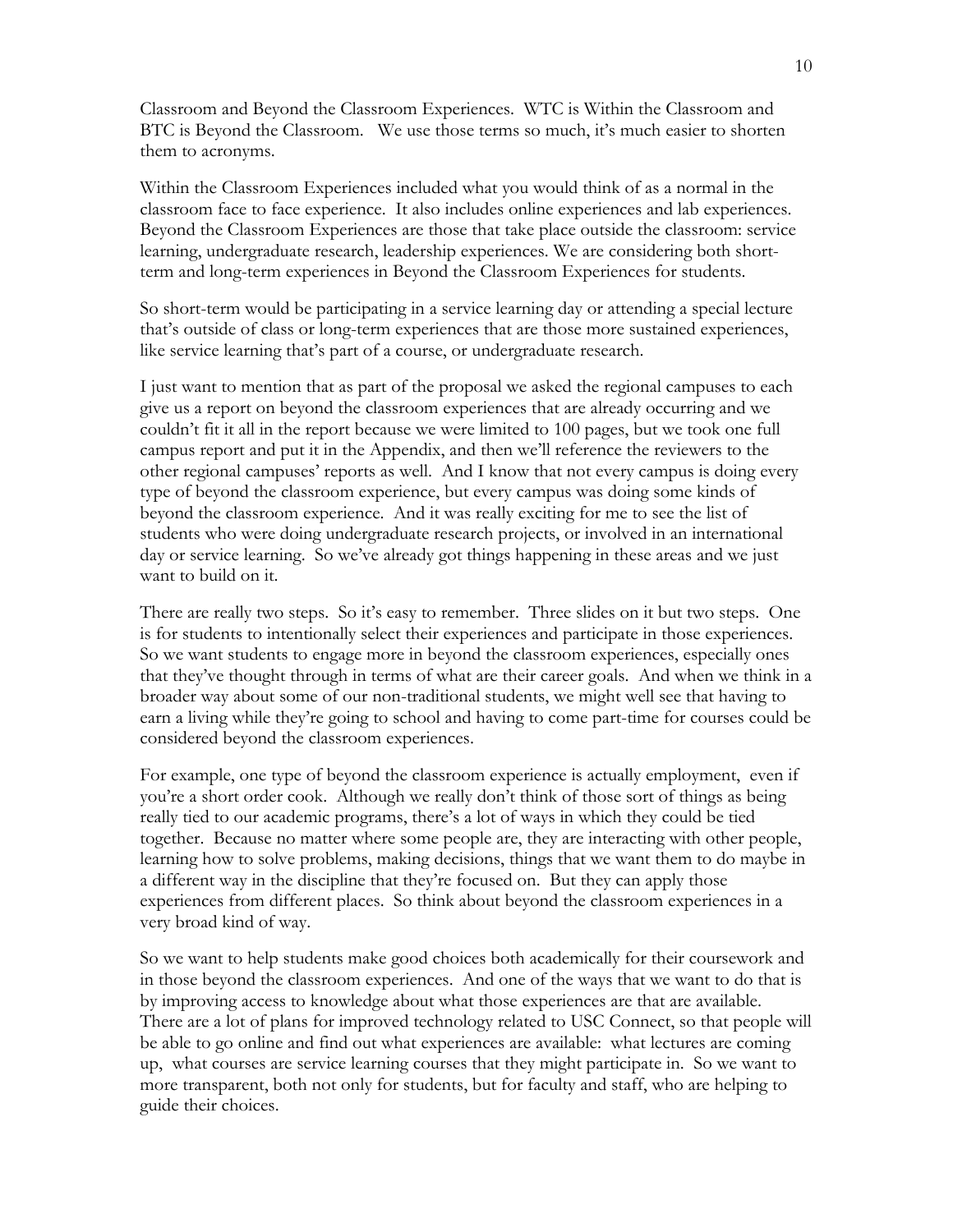So we are building on both current university technology systems. There are lot of plans over the next couple of years to help us very much in terms of students being able to register their interest and get feedback from the system; if you registered for this group, you will automatically get an email that this particular kind of experience is occurring. There's a whole range of things we are looking to do with technology. It will take us a couple of years, or more, but we are working on that.

So the first step is choosing and participating in experiences and then, what is really important is helping students to make sense of those experiences. And research clearly shows that while students might get some things out of just participating in a lot of different kinds of activities, they will get a lot more out of it if we really help them to think back through their experience, reflect on it, make comparisons with other things they know. They need structured experiences to help them grow from it as much as possible.

One example that I use in relation to this is a student named Marissa, who did an international abroad experience and went to South Africa where she worked in a school. And when she came back, they asked her what she learned. And she was able to talk about a lot of things about South Africa, which she learned about the culture. She said education was really hard. They didn't have very many resources. And then when the interviewer said, so you're interested in being a teacher, so how did that experience inform what might be helpful to you teaching here in the U.S.?

And her first reaction was, it didn't help me at all. There's no connection. It's so different there. She couldn't think of how there was a connection. So then the interviewer continued to ask her more questions and details about what it was that she was doing when she was in the South African schools and so, as she started to describe it, then she said well, I was getting to know the students and what their culture was like and find out what their ability levels were and then what it was that they needed to learn and then I was designing some learning activities for that and some games, and she's like, aha, oh, that's what I'm going to do as a teacher here in the U.S., isn't it?

So even though the context was very different, that is all applicable. But she didn't immediately see it. And she's not unusual. This was actually an example from Michigan State University where they have a whole program to help students debrief after their international experiences to help them make those kinds of connections. That's a great example, for a strategy for encouraging student reflection. They do kind of a fishbowl exercise where a student is interviewing other students; they watch and then they talk about it together.

There are a lot of good strategies out there for helping students to make connections, and I think we can all get better at doing that. And that's really the core of integrative learning.

We're going to collect data in a lot of ways. I'll just do this really quickly. We're going to collect baseline data from students from surveys when we can. When we have new entering students, we have some standard surveys that we take. University 101, which I know is taught in the regional campuses, is going to be important to us and is going let us collect some baseline information about students and their orientation to beyond the classroom experiences and their abilities to integrate learning across experiences.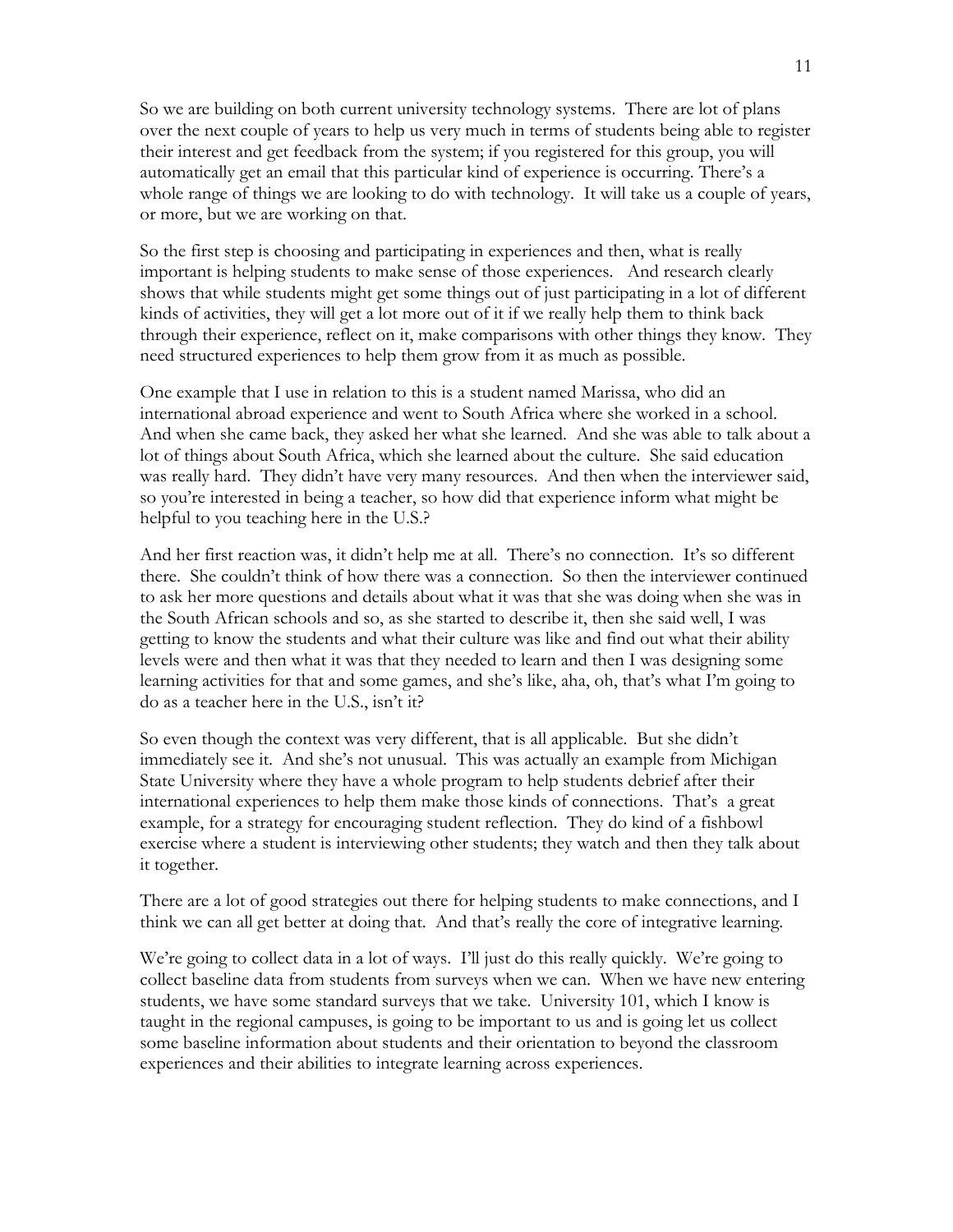We had a general session for department chairs in Columbia this morning and Dan Friedman, who does University 101, did a great presentation, just to give them a flavor and he'll be working with all the University 101 instructors, about how we can use that as an experience to both orient students and collect some baseline information.

Participation rate is going to be tricky, because students are involved with so many things and how do we keep track ?We are looking at using things like swipe card technologies so they can swipe their card in and we can automatically have a record of who attended But we've got to do a lot of work yet figuring out how we're going to track student participation. Although we will be expecting them to track their own participation using things like eportfolios, something that we have available to us through Blackboard, with some encouragement.

And we're already collecting a lot of data on student perceptions, whether it's a course evaluation they are filling out or an evaluation after they've had a beyond the classroom experience that student affairs people have put together.

And then the big ways really are what I was just talking about in terms of assessing student's integrative learning. Can they make the connections from one experience to another? And we think that a lot of faculty are already doing that. What we need is to collect the data that they are already generating. Or faculty might want to refine what they do in terms of assessing how much students are making connections. We'll also be doing that in student affairs. And we'll also do some of things we're doing right now to collect data for SACS but that we hope will also inform the process which is to take a random sample of student work and have that graded by independent graders to show us change over time.

This is also tied to the Carolina Core learning outcomes and we will be collecting data on students' ability to meet the new learning outcomes that are associated the new General Education courses and the assessments that go with them and we think that data will help us as well.

So we have a plan for how we're going to do all this. These are the kinds of things that we might look at for that in-depth kind of assessment. Are students making connections? Can they say how beyond the classroom experience will contribute to their learning? Can they give examples of how that experience relates to some that they have in the classroom? And then ultimately, can they transfer what they've learned from one kind of experience to solving problems in another experience?

So that's the kind of high level thinking that we are expecting of students. I know we're all as good teachers trying to make that happen on a regular basis. We want to be more systematic about how we do it and about how we assess it. And of course our ultimate goal here is to have students that can go out there, solve problems, work as a team, take initiative. These are the kind of qualities that people are looking for in the work force and they are the kinds of qualities that serve people well both in their personal lives and as citizens. So we hope USC Connect will help support all that movement.

Here's why USC Connect is a special project and why we would say it's transformative and not only what it's doing for us but why it's so special. There's been a lot done on integrative learning around the country, but it's happened mostly at small liberal arts colleges. It hasn't happened at big research institutions because it's just too hard to get a handle on. And of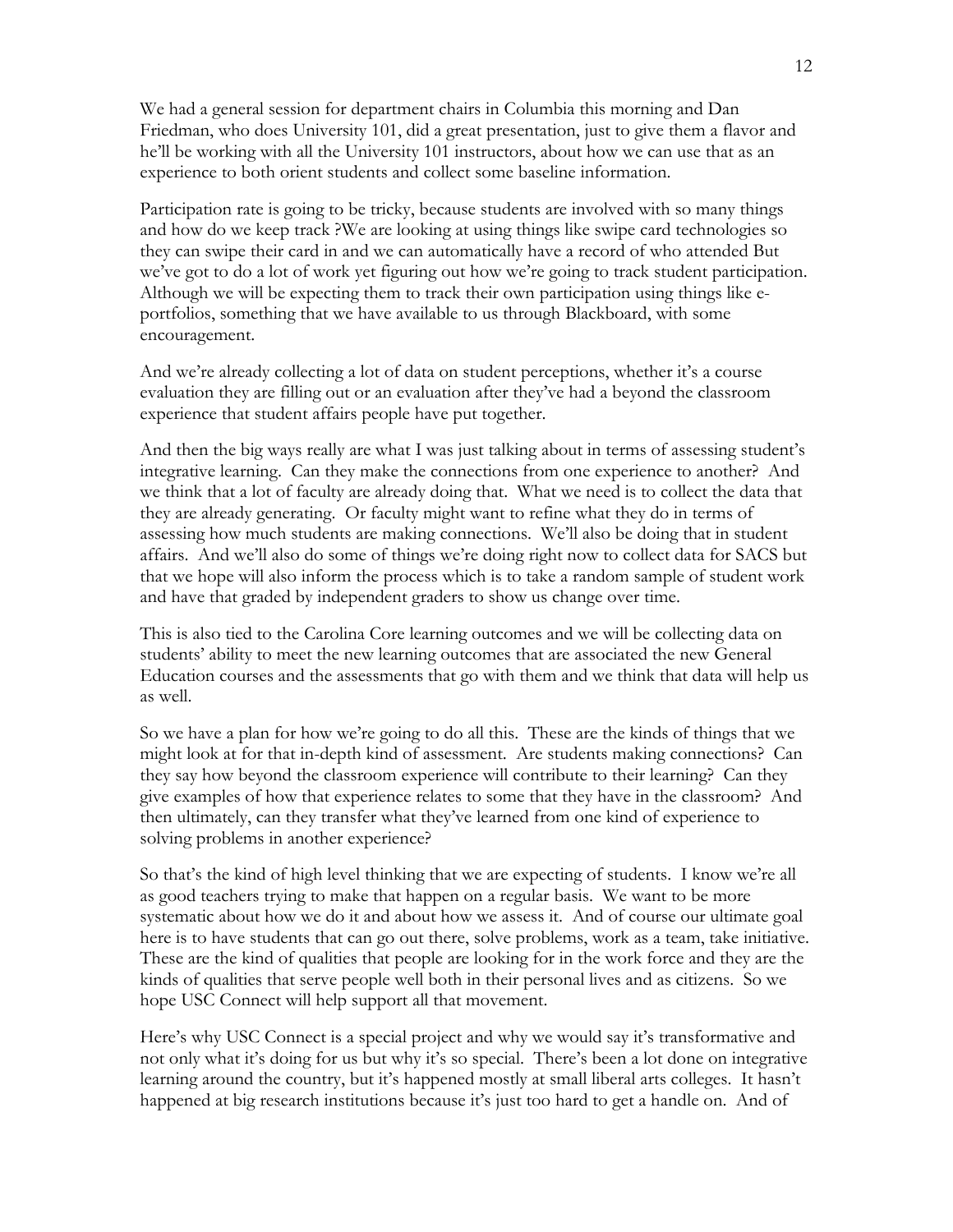course USC is always striving to be a more personal place for students, to help them make connections. And so we hope this is going to move us in that direction.

And if we do, there have been a number of people who have said this would really be ground breaking. We would be a model for other institutions around the country if we could create this kind of in-depth support for students to integrate their learning at a major research university. We want to build on the things we're already doing and I think I've mentioned some of these things already. We have strong academic programs, including the new Carolina Core. We feel like we're going to build on all of that. We have University 101 taught universally throughout the system and we're going to use that to help us with USC Connect.

We have a lot of programs sponsored by the Division of Student Affairs and, I want you to know that in all the discussions, I'll lump that in with the Center for Teaching Excellence. I know that although you all have student affairs people on your campus, you don't have the numbers of student affairs people that we have at USC-Columbia, but the offices at USC-Columbia also want to be supportive of the regional campuses. For example, the Center for Teaching Excellence: one of the activities we have are cohorts of faculty that want to focus on integrative learning. The proposal specifies that one of those cohorts will be designated for regional campus faculty. Throughout the proposal, we hope that you will see that they regional campuses are included and in our plans for how we're going to support you. Even though an activity or an office might be located in Columbia, we still want it to be supportive of the whole system. And I know that's already happening from the undergraduate research numbers and student projects that are supported by the Office of Undergraduate Research that we have students at the regional campuses who are participating in faculty research through the Magellan Scholars program.

So we just want to get stronger at making all those connections. And as I mentioned technology; we are in the middle of an implementation plan for things like One Carolina that can help the system be much easier for students to find activities.

So what do we want faculty to do or what could they do? We're listening because we want to hear more from people as we talk to different groups about they think faculty do, what they want to do, what they're interested in doing in relation to this. Here's just a little beginning list. The first one is just be aware, and this is both be aware of USC Connect, in that this is a significant project for the university and that's it's meant for everyone, and that it's about within and beyond the classroom experiences and integrative learning, and for faculty to just be aware of the difference that they can make. It can just be a comment in the hallway to a student who says they're interested in some particular thing and the faculty member then helps them make a connection to some activity related to their area of interest. So just kind of taking that extra time to help students to think about they can expand their horizons.

Be translators of integrative learning. We know that's not an easy term. A lot of faculty don't know what integrative learning is. We had a debate in committee about integrative versus integrated , for instance. So people don't necessarily know what that means but we hope that faculty will quickly understand our definition of integrative learning in terms of integrating beyond the classroom experiences in meaningful ways. And then help students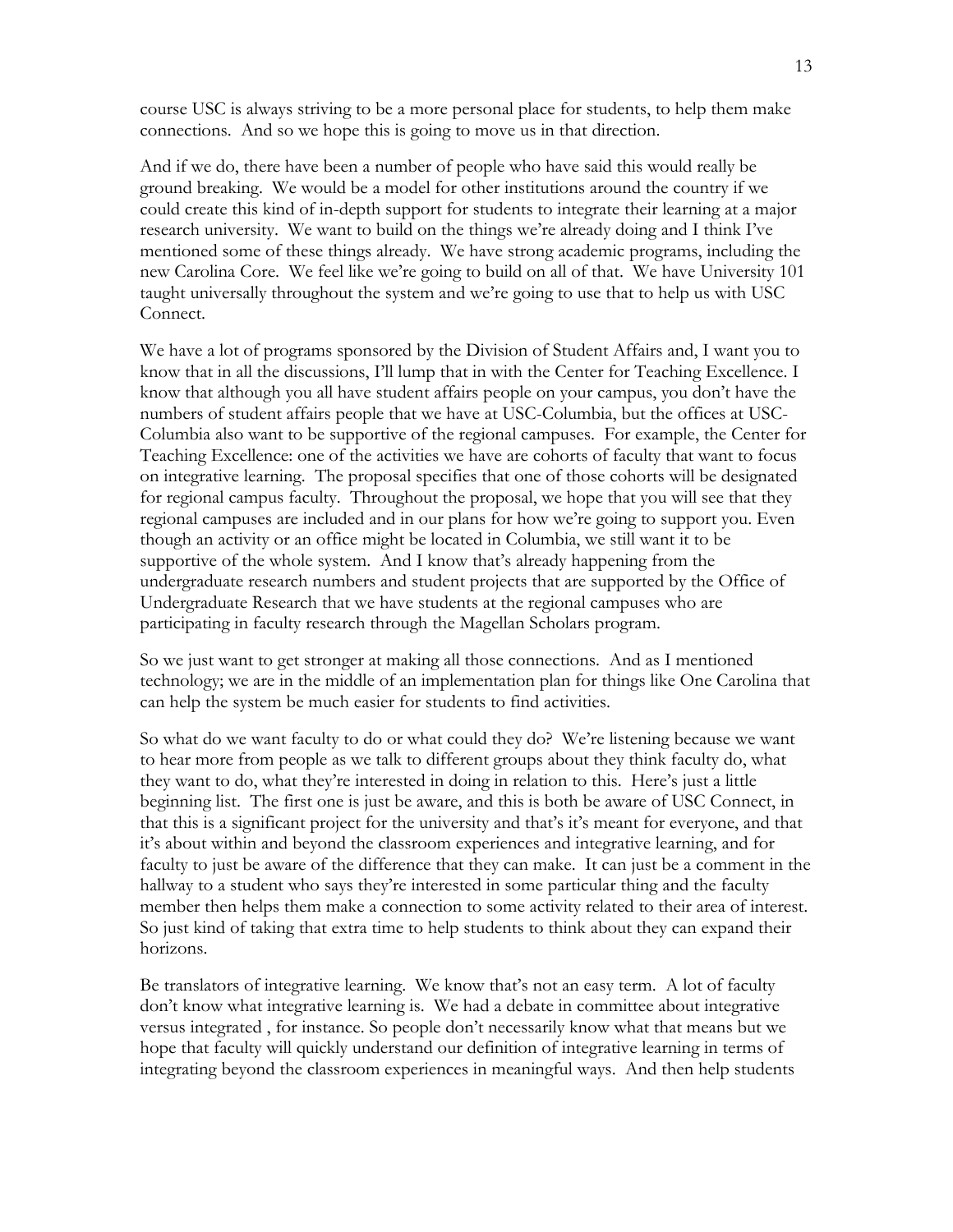see that and see the value in it, because it's that one on one connection with the students, as you all know, that makes a difference in whether or not they get it or not.

Another important thing is for faculty to enhance existing experiences. I'm in the College of Education and I know what my faculty's first reaction is going to be: we do that already. Everybody has to teach beyond the classroom experience and then we have seminars to help debrief and understand that. And that's true. But I see this initiative to help building the context at the university and the culture so that we have support for even thinking about that in new and different ways. But still some of those faculty could go to sessions in the Center for Teaching Excellence or talk with other faculty about different ways to support their students' learning from their experiences, or different ways to design those experiences, and that we can keep getting better at.

So people can either look at the existing experiences and make them better or think about new ways in which they might integrate beyond the classroom experiences into what they are doing in their course. Or, recognize beyond the classroom experiences that students are having when they're not with us and integrate those into the class.

Okay, so there are the basics of the proposal. This is just to give you a little look at the structure. We will have a Director for USC Connect who will report to the Vice Provost. It's currently Helen, as undergraduate Dean, but you'll also see that dotted line connected the vice president for Student Affairs, Dennis Pruitt, who has been really integral to this process, as well and his staff. But we need that connection between academic and student affairs to take best advantage of the resources of the university.

There will be a USC Connect Council that you can see is connected to the director. That will be made up of the chairs of the committees that you see across the bottom of that page. This is pretty much how we operated in the proposal development stage. It worked well. We considered other things but decided that was our best option. In each one of those committees we will have faculty, staff and student reps. And we will have a regional campus rep. And so those committees will be taking on figuring out the details of how we are going to integrate USC Connect into for example first year experiences. Or, how we're going to further enhance our engagements. Or how we're going to assess what we're going or provide professional development of faculty.

So we'll have a group of people with different perspectives who are going to feed into how we will continue to design those parts of the initiative and then the chairs of those committees will form the council that will work very directly with the Director of USC Connect.

Here's some of the ways that we thinking of support being available to people to continue to work on this initiative. I mentioned a lot of them. Improved technology I think is going to be a huge benefit to everyone so that we are more efficiently able to access information. Programs that we will have at the Center for Teaching Excellence and in the budget there is some small grant money available to encourage faculty to participate in some of those initiatives. The university does have a lot of support in place already for beyond the classroom experiences and I mentioned how all those offices would be working with regional campuses as much as possible as well as here at the Columbia campus. That cooperation must go beyond just University 101, and we'll have to think creatively about the regional campuses in relation to this.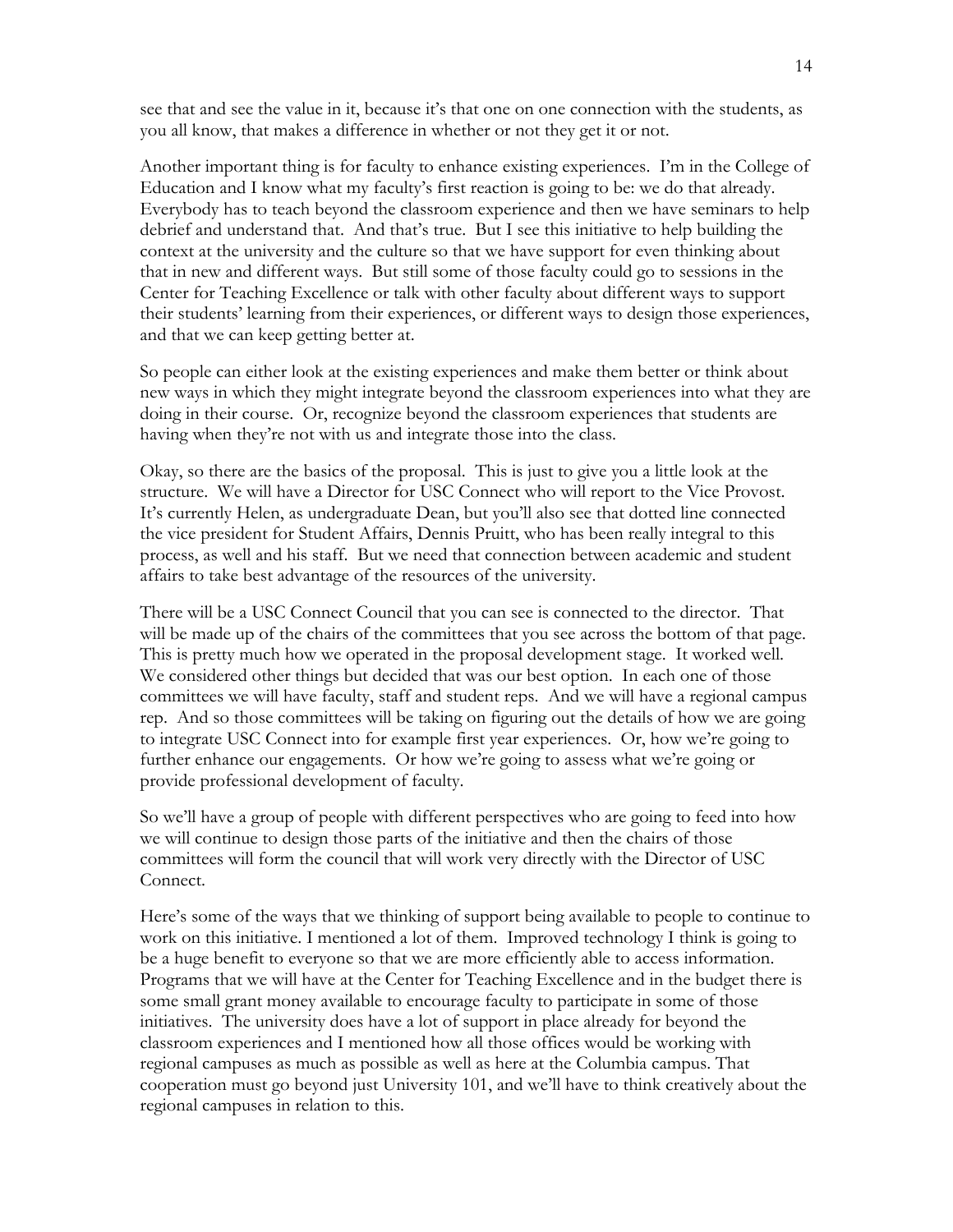We would like integrate USC Connect into pre-matriculation materials-- brochures and things that go out to students and parents as we're advertising to them about what we do at USC. We are getting those materials throughout the system and then when we have orientations for students we would like USC Connect to be part of that in advertising about what's special about USC. We're also integrating it into the first year reading experience. I know that may not be something that you do a lot with on your campus, but we can think about that. There are ways that we can get more people involved.. So those are the kinds of things that we're thinking about in terms of support.

And here are some of the benefits, which I think have probably already come through: access to information, efficient use of resources. The third one--really to me is the biggest one: collaboration and collaboration across academic and student affairs. And I don't think I've said yet this afternoon that that was really an awakening for me as a faculty member to be involved in this project and find out what the other half of the university and student affairs does and all of the services that they offer the students. I had no idea and I've been at USC for 21 years. And I think I'm a fairly typical faculty member. But we all get our own little box. And so we don't know all the resources that are available.

And similarly, I think we don't know enough about one another in terms of what the regional system offers as part of the entire system and how we can better connect between Columbia and regional campuses as well. And so I think increased collaboration with this system wide initiative is a pretty exciting possibility.

The last one there is better prepared graduates and students. The better job we do from the very beginning in helping students to connect their learning and in a meaningful way to the rest of their lives, the better students they're going to be as they move on to other courses. And one person suggested that they thought that was the biggest hook for faculty is that they are going to get better prepared students in their classes because we're all working together in the same direction. So that may be little idealistic, but that's what we are trying to work toward.

The next step is I mentioned SACS is coming. They'll be here the  $29<sup>th</sup>$  to the  $31<sup>st</sup>$ . We have a reviewer on the SACS team whom we were able to nominate who actually is specifically looking at USC Connect and she's an expert in integrative learning, a nationally known person. We can recommend someone to SACS and they approved that person and made the final arrangements. So we're going to get great feedback, I think, from the SACS team about how to make the proposal better and hope to continue to get feedback from all of you and other people around the system.

And we'll get working on development this summer and then we'll begin implementation in the fall. We know that we'll continue to revise the proposal and it has to be a living, breathing, changing process. So it will never be set in stone. I think that's a good thing.

So there's the website again. Go to the Provost's Office and look for QEP, that little bullet in the middle--SACS QEP Proposal. If you'd like to read the whole 100-page proposal, you can click there and see the whole proposal and all the details, including the budget.

And I think I'm done. So my question is now, if you have for me, at this moment, or for Helen. We'd be happy to clarify or respond. Or just accept your comments. Yes, ma'am.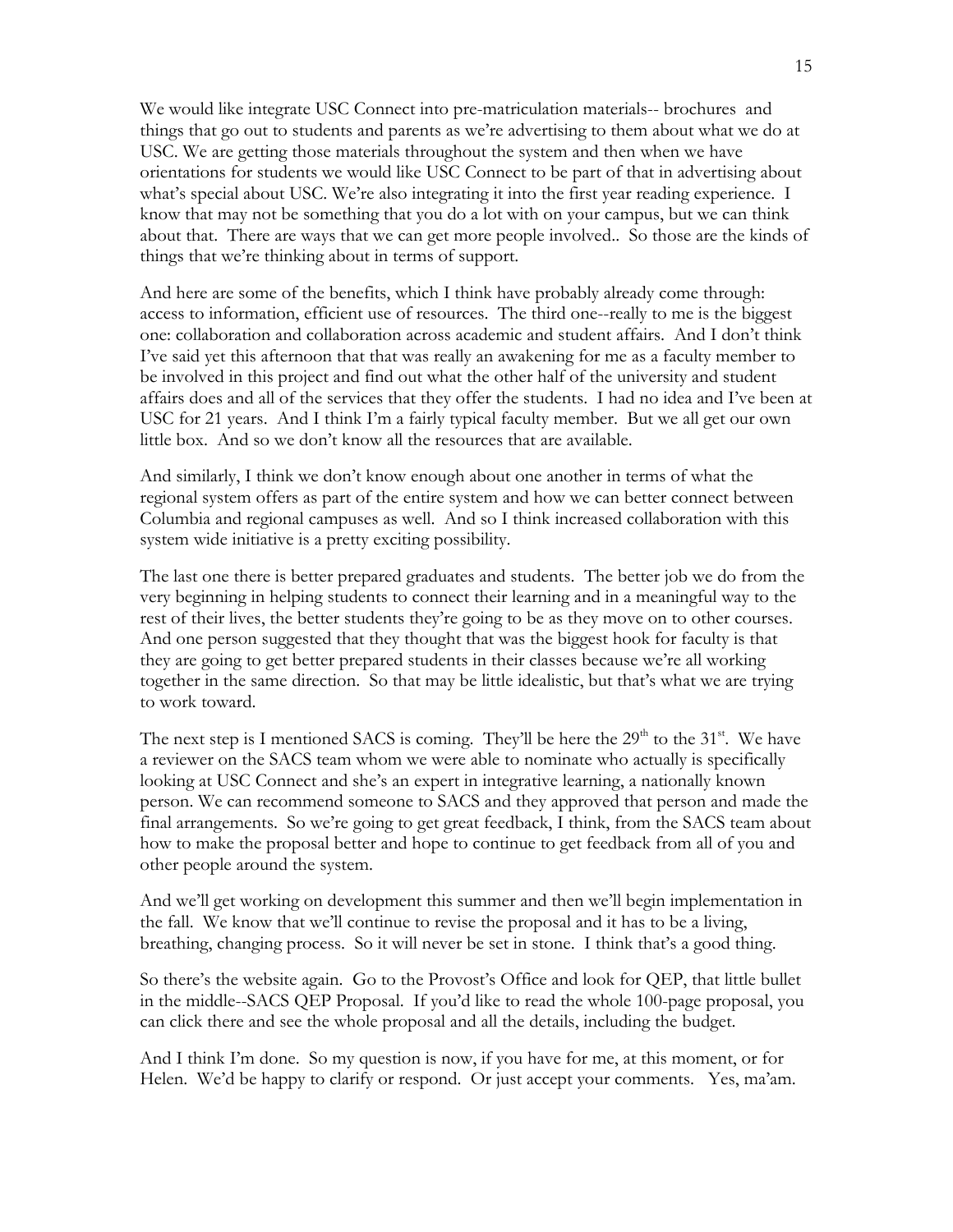**Dr. Carmela Gottesman, USC Salkehatchie:** I was wondering if something like creating a network of internships for students outside the Columbia area would be something that you guys would be working on? Would you expand outside the Columbia area or would you just do the Columbia area?

**Dr. Van Scoy:** I think anything that is a good idea is something that we would try to figure out if we had the resources to do. So I don't think we have a specific plan in place related to internships at this time. We know a lot of programs include internships. A lot of programs highly recommend their students do an internship in the career center. It helps for students to find those.

**Dr. Helen Doerpinghaus, Vice Provost and Dean of Undergraduate Studies:** That's a great question. If you would go to the QEP website, I think there's a place for online comments and raise that question and then if we have someone thinking about internships and we could forward that comment so that that would enlarge the discussion. What could we do toward addressing that need? So if you would send that, it would allow us to do what Irma is saying, really think more through the issue of internships.

**Dr. Van Scoy:** Thanks Helen. In talking about the comments, you can be anonymous or you can share where you are and who you are if you so choose. They don't have to be published publicly. So please go make comments. Yes, ma'am.

**Professor Martha McKevlin, USC Salkehatchie:** I'm a little confused about the beyond the classroom concept. Do students have the short term experiences that are part and parcel of your course work but still is beyond the classroom? As an example, I teach environmental science at Salk, and my students have to participate in the Great American Clean Up, which is a Saturday morning cleaning up litter on the side of the highway. That's beyond the classroom but it's part of my course.

**Dr. Van Scoy:** Absolutely. It is a little bit confusing. Yes. We consider them beyond the classroom because they are taking off from the regular classroom experience. They are somewhere else. So there is an overlap. We have a lot of courses that include some kind service learning or that kind of experience. And what we want to do is something like cataloging so we can flag courses potentially, so students can find courses that might include those type of service learning opportunities.

**Professor Martha McKevlin**, **USC Salkehatchie:** In the lab they have to do a personal risk assessment of their own home site and it involves everything like, where do they get the water, septic system, household, waste and stuff? And it was a real eye-opener. I have a lot of students say that this is the most important thing that they've learned in college, because it's relevant. They take it home with them. It's meaningful to their life outside of college. So how do you register that?

**Dr. Van Scoy:** That's a good question. And I think we know that we're not going to be able to capture everything that we do. We are trying to help people consider the concept in what they are doing in their courses and what they might do and expand those types of opportunities. In terms of assessment, we just know that we can't capture every little thing, but we want to try to capture a lot more than we do now.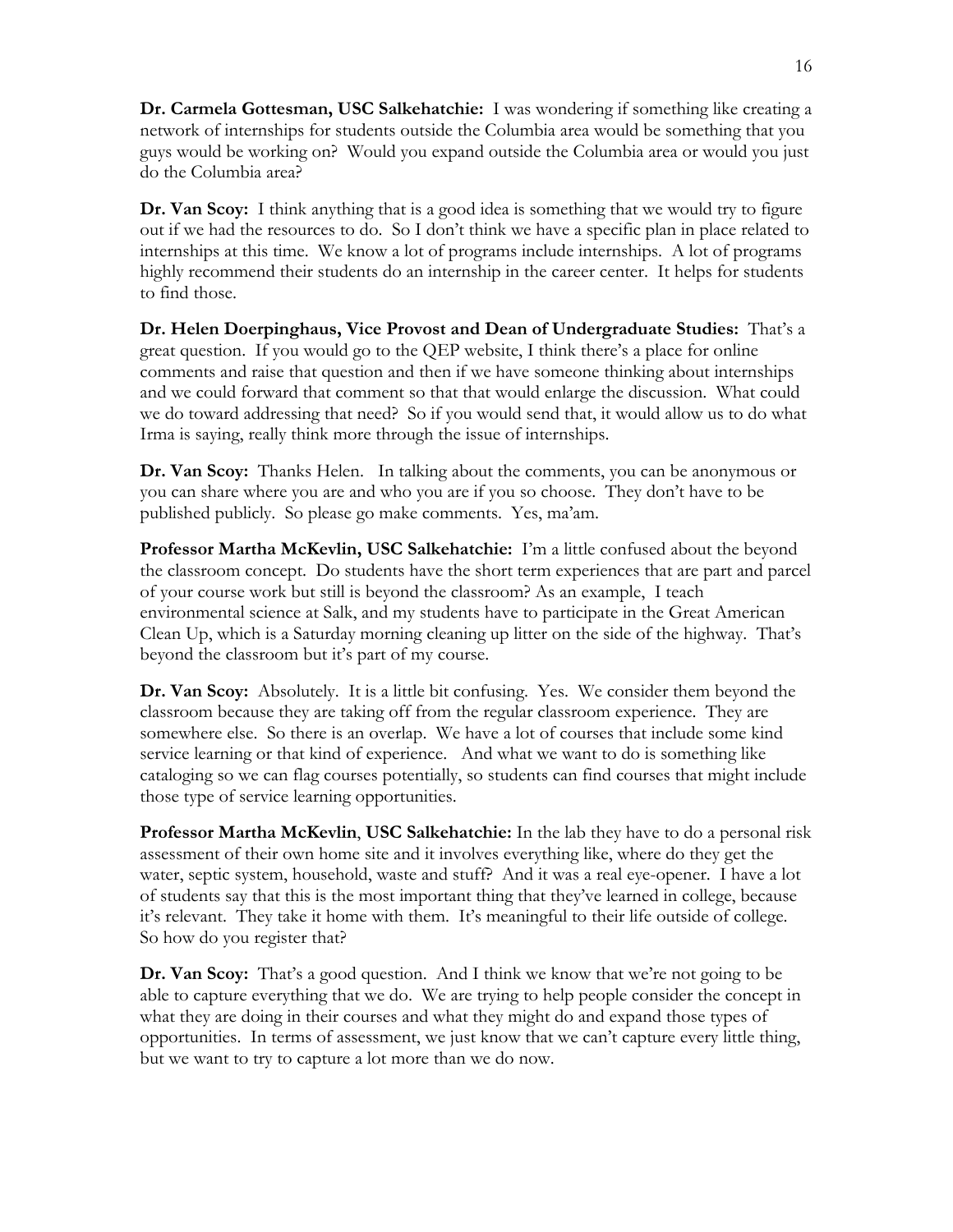What we have to do is continue to figure out how we're going to get this information from faculty and staff about what they're doing and how we would put that in the system. I'm not sure if this fits your particular situation but one of the technology things that's under development at the university is a new calendaring system in which, University-wide, people can submit items to the calendar and we have a more central repository for experiences. And still we're not going to capture every single course requirement. Something like that would be overwhelming. But that will help us capture more.

**Dean Doerpinghaus:** A lot of the same questions are coming up and Irma and I are fielding them. I think one of the questions that came up earlier today is, who is the audience? And that's what you want to know. Is my dean supposed to know we're doing this? Is the program area supposed to know? And the answer to that is we hope to be able to flag courses. We hope when people specialize in an area or a program they know what particular beyond the classroom experience might have been successful for other students that went before them or they are in classes with now.

There's also going to be this electronic portfolio so that students can start to self report and self assess and self guide and look at each other's portfolios. So a student could be interested in learning about a particular thing or getting a particular job in their portfolio could start to reflect their interests in all the different things that they are pulling together so rather than having 200 new hires that begin to be the audience for these QEP projects, the portfolio becomes that.

**Dr. Lisa Hammond, USC Lancaster:** Some of our programs are designed to have a beyond the classroom experience component, aren't they?

**Dr. Van Scoy:** You mention programs, and we're thinking along those lines. I think that's where the faculty are really key to us. I don't think every single course we have is going to be one that includes beyond the classroom experiences. But I'm sure there are many that might be enriched by something like that now, but people haven't maybe considered that, or found a way to work it in, and what we would be doing would be to encourage people to consider how they might, when it's appropriate, to work those kinds of things into their courses. And then it's part of their course work.

In terms of other incentives for them to engage in other kinds of long term or short term beyond the classroom experiences, I think it's something we will continue to work on in making things available to students so they will know where it is is one important part of it so that they know there is something of real interest to them that they might want to participate in, that they can find it. But so far, we haven't designed any particular kinds of incentives beyond that.

(**Unidentified Senator):** A direct incentive could be the person who is supervising or could write a letter of recommendation, perhaps?

**Dr. Van Scoy:** That was a suggestion, just to get it in the system here. A recommendation from the supervisor is a big incentive. There is one other incentive actually that is under consideration which I forgot to mention which is that we are looking at the possibility of graduation with distinction. Students can already now graduate with distinction if their program has designated that but we talked about a university wide category of graduating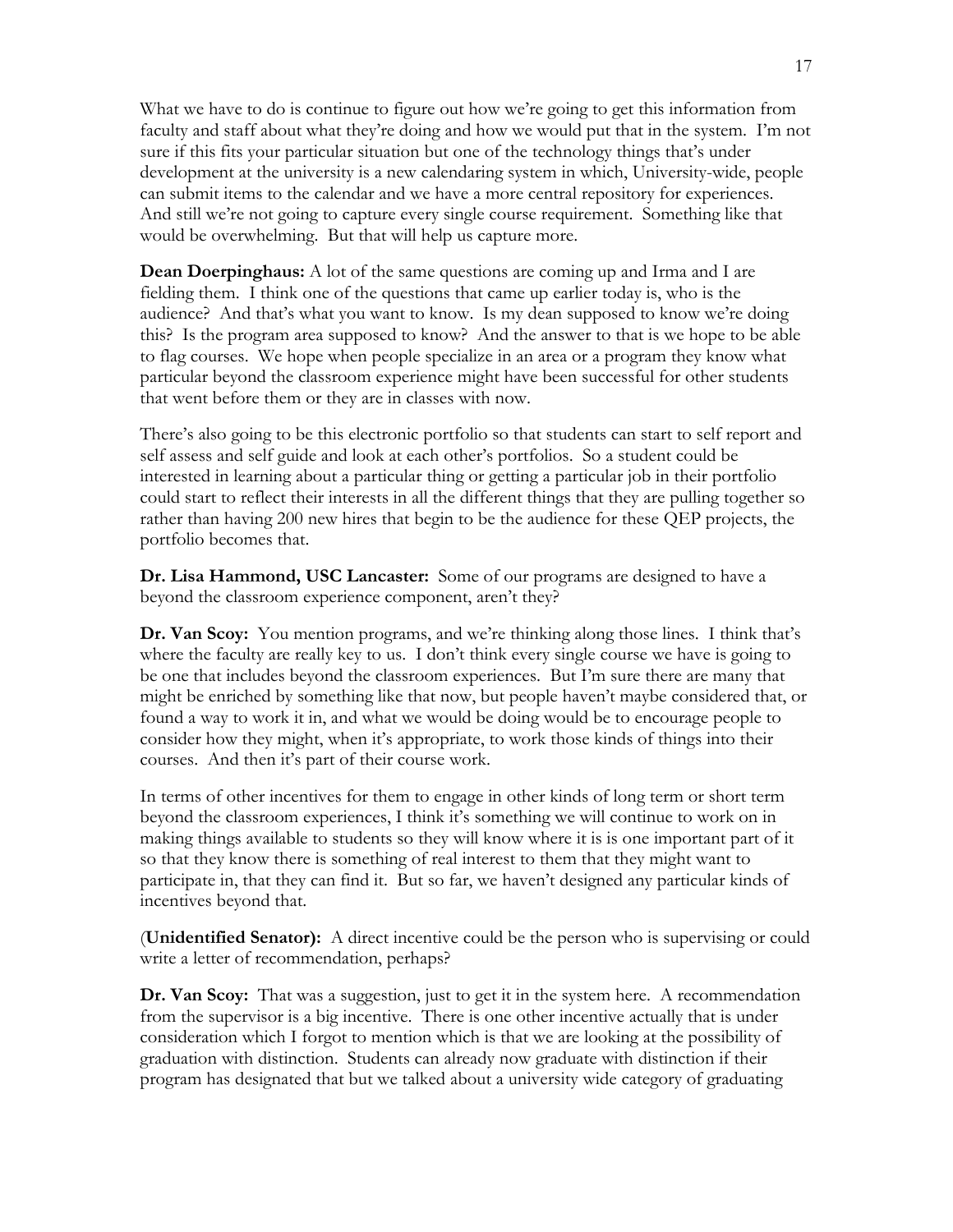with distinction in relation to beyond the classroom experiences or integrative learning. So that would be probably considered an incentive for students to have that special mark.

**Dean Doerpinghaus:** One of the things Irma's done with the folks she's worked with is to ask all of the academic program liaisons (some of you do that for your role), which of your programs have a culminating experience? I think that was the phrase. So we found out different majors that have some kind of culminating experience. It might be a capstone course. It might an internship or something like that. And we were surprised at how very many programs already do this. And we know that all of the regional campuses have beyond the classroom learning experiences, but it would be helpful to get your input, I'm thinking, of what your already do. So when Lisa asked the question what incentive is there for students to do this, I just wonder how many people are already doing it.

When I do some kind of ball park figure for Columbia, about one in five students are either in the honors college or capstone, and they all have to do some kind of beyond the classroom thing and write it up now. The College of Education does it through internships. Hotel, Retail, Sport Management has an internship requirement. A lot of business school majors do this. When you start adding up and suddenly you think, goodness, two thirds of our students already do it. So when we think of incentivizing students, for a lot of them we don't have to incentivize. We just need to articulate what they are doing and lift it up and let them put it in a portfolio. I think we're farther along on the road than I had thought a year ago and we really to hear more from the regional campuses about what you all are doing. And if you have some way of ball parking what percentage of your students are already in this, I think that would be super interesting.

**Dr. Van Scoy:** Any other questions? It's really wonderful that people have questions. That means you're thinking about it and you care about it. So we're happy about that.

Well thank you very much for your time and please write us as you continue to think of things and we will be in touch with you for sure. Thank you.

**Dr. Bishoff:** Thank you Dr. Van Scoy and Dr. Doerpinghaus. Okay, on with the business of the day. I'll now call for orrection or approval to the minutes. The minutes are approved as submitted.

#### Reports from Standing Committees

**Dr. Bishoff:** Before Dr. Hammond gets up here, she's already warned me that there are a number of motions and assured me that they are all substantive. So I would ask that perhaps today we could limit ourselves to clarifying the issues and get down to the tooth and nail arguments at our next meeting, if that makes sense.

**Dr. Lisa Hammond, Chair of the Rights and Responsibilities Committee:** Good afternoon. I know you're all happy to see and hear that we have four motions for your consideration. I want to remind you that at our last meeting Rights and Responsibilities brought forward a motion regarding removing a date from the faculty manual relative to the review of files after the Vice Provost's letter, striking the March  $31<sup>st</sup>$  date. That motion was marked substantive and will be considered under old business today. But we are bringing you four new pieces of new motions. One piece of information, we've been talking about clinical tenure track after some research; we agreed that our committee does not have the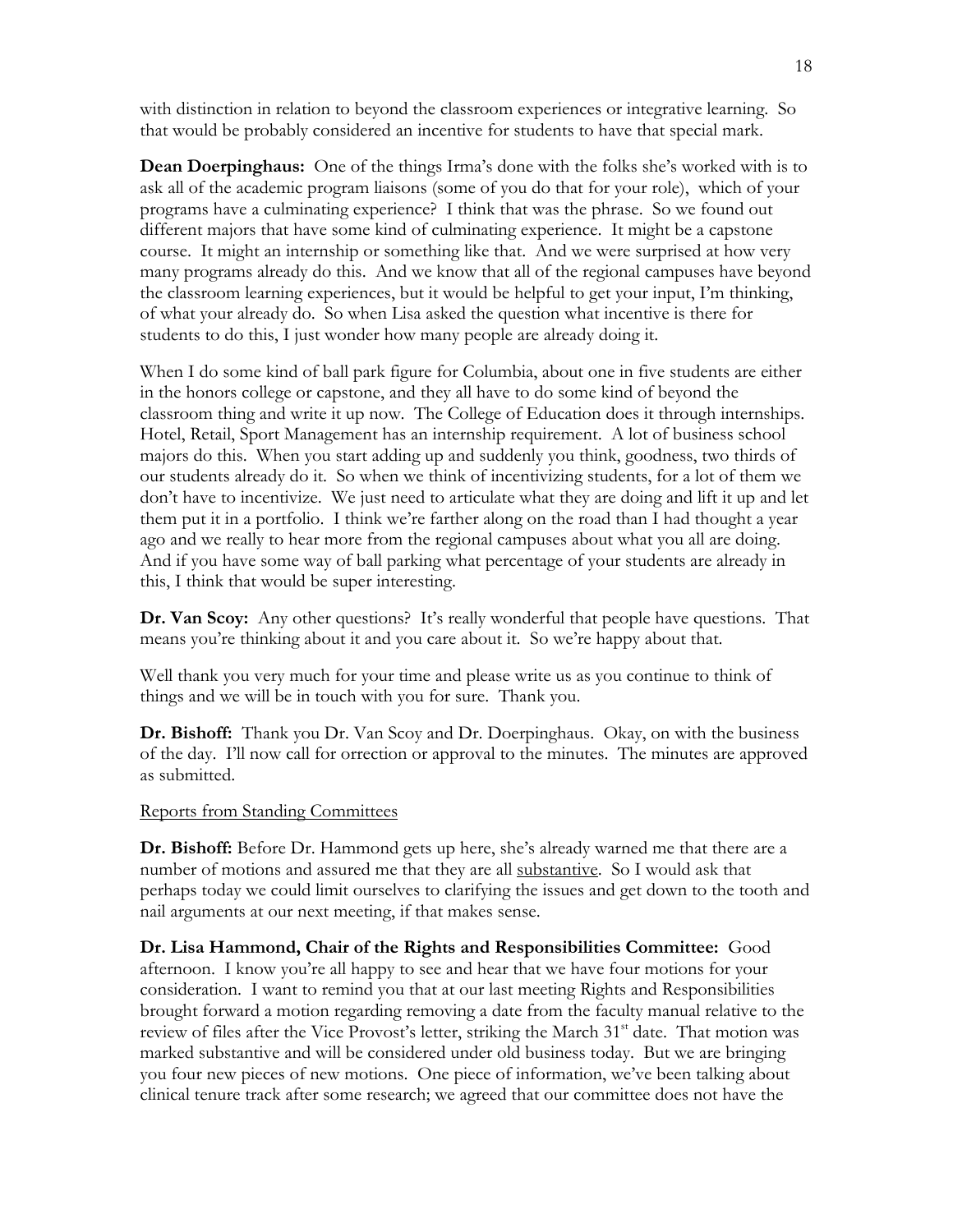expertise to develop a clinical tenure track. We are going to charge a subcommittee, an ad hoc committee of faculty who have a vested interest in such a project, with coming up with a procedure, a draft that we can work with because we have several documents there are vast and we don't really know what to do with them in our committee.

So the clinical tenure tract matter has been referred to a subcommittee and when we hear back from them we will report back to you on it.

The first motion that we present to you involves the first chapter of the *Regional Campuses Faculty Manual*. As you know that section describes the administrative structure of the university. Just to briefly give you an overview of its contents: that sections starts out with a description of the Board of Trustees, terms of officers vacancies on the board, duties of the board, moves into the description of the president, officers of the university, executive vice president of academic affairs, on so on.

These are administrative offices that the faculty has no control over. We keep being asked to update the manual to reflect changes in those titles and those positions, and we don't always know when those changes happen. We make the following motion, then, **to move chapter one of the Regional Campuses Faculty Manual, Administrative Organization, to become Appendix One and that the existing appendices after that be renumbered.** The Vice Provost's Office will assume responsibility for updating Appendix One, Administrative Organization, with the inclusion of when the update occurred at the top of the Appendix. In other words, every time a university office changes, Chris Plyler's office would update that information in that appendix. The manual would still be the 2010 or 2011 edition of the manual, but the Appendix would actually be updated. That would be reflected at the top of the page. You would know when the changes were made.

Any references to existing appendices in the manual would be updated to reflect the changes in numbering throughout, and we request the Vice Provost Office report to the Faculty Senate when such updates occur as a courtesy to this body.

Should I pause for questions or discussions here? Any questions? All right, so motion one refers to moving Chapter One of the faculty manual into the appendix and Chris Plyler's office becomes responsible for updating that.

Motion 2 – Refers to the family friendly policies that we've been working on integrating into the faculty manual. These policies are already extant policies already approved by the University administration's legal office, and they already exist in our various policy and procedure manuals. They are simply not included in our faculty manual yet. **The committee moves that a section be inserted on page 50 of the Regional Campuses Faculty Manual between the sections titled Appointment Procedure and Nepotism Policy. This section will be titled Duel Career Accommodation Policies, and will read as follows: USC commits to making every effort to assist with the employment search for spouses and partners of recruited candidates. See University Policy ACAF 1.61 for more information.**

This is the family friendly policy that says exactly what that says. When anybody is hired, we will try to get their spouse a job at the university if that's possible. There is also an office at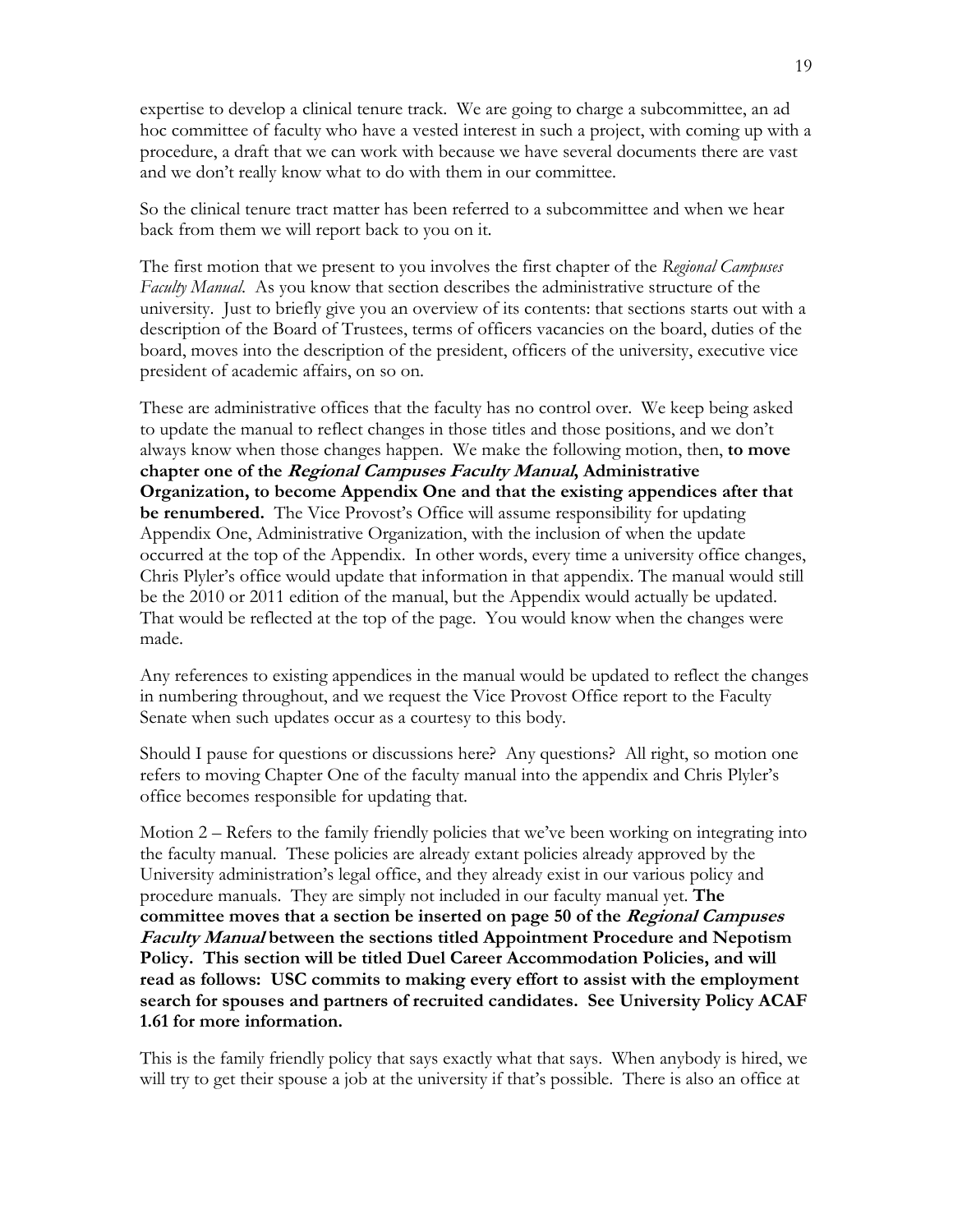the university that works with non-academic spouses or partners of hires to help place them with jobs in the areas. So it's a description of a bit of a policy that already exists.

Any questions about that one?

Motion 3 – Regarding another family friendly policy, **the committee moves that a new section be created on page 73 of the regional campus faculty manual following the section Leave and before the title Insurance Programs. This section will be titled "Change in Status and Duties" and will include two subheadings, "Modified Duties for Faculty" and "Part-Time Status."** 

The section "Modified Duties for Faculty" will read as follows:

Full-time faculty members are eligible for one semester of modified duties or the equivalent extended over two semesters, to provide full-time faculty with some relief from academic duties and the opportunity to respond to anticipated or unanticipated life events or situations when needed. See ACAF 1.60 for more information.

The section on "Part-Time Status" will read as follows:

Part-time status is allowed for full-time faculty and staff if approved. Full health insurance and state retirement benefits are provided if the faculty or staff member is working at least twenty hours per week. See University Policy HR 1.60.

Motion 4**--The committee moves to make two small modifications to the "Flow Chart of Regional Campuses Tenure and Promotion Procedure" chart on page 37 of the RCFM.** On the left hand side of the chart under "Procedure" immediately below "Candidate prepares file," insert "File undergoes external review." On the right hand side under "Candidate Notification" in the corresponding row, insert "Candidate notified of the number of external reviews added to the file."

I will be happy to entertain any questions at this point. Thank you.

### **Dr. Annette Golonka, Co-chair of the Welfare Committee:**

We deliberated on the files for the John J. Duffy Teaching and Excellence Award to make a decision. We have a few questions for Chris Plyler, but we did find an answer, to decide on a candidate. We discussed the faculty surveys, including the salary survey which Morrie Anderson and Pearl Fernandez were putting together. We also discussed the Welfare Workload Survey which will be available in March. We need to find out from Summer how soon we can put that out.

But please look for the survey. We will have Summer send out an email to all the faculty. We ask our colleagues to make an announcement at the faculty reorganization meetings and there may be handouts as well to make sure that we have responses. Now one of the reasons we would like to have more data is because our response from our faculties is pretty low still. You can use this data in a number of ways. One of ways that we are using it on our campus is when the campus description goes out for external review. Our workloads from the 2007 data show that we work on average about 51 hours per week. Of that 51 hours, 37 hours is involved in teaching. That's a full time job right there. So we've put that data in our file, in our campus description. So you can use the data.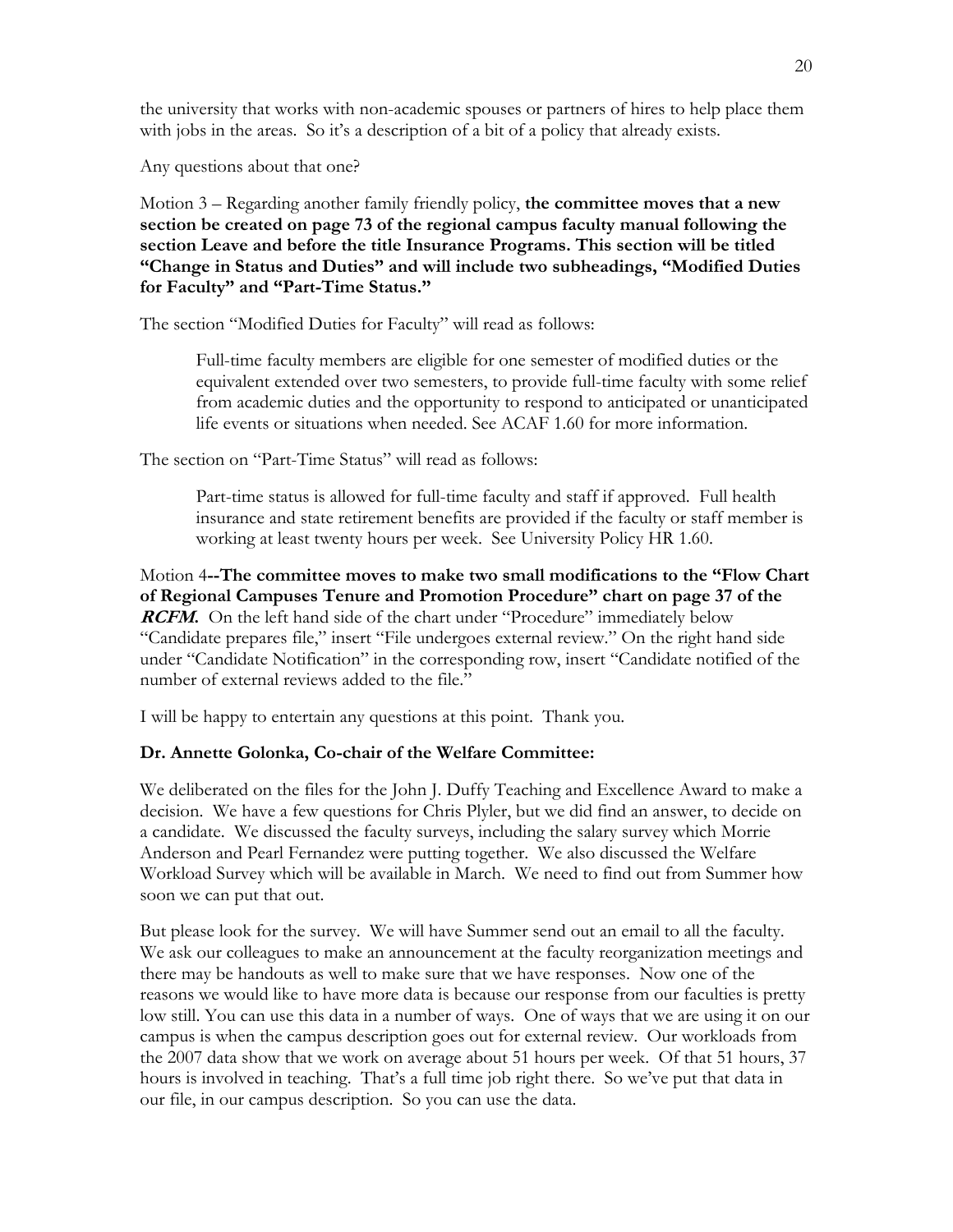So we'd like to have more campus data and more faculty responses. We're going to talk to Summer to see if we can sort out the campuses so you can look at your campus and see where, on average, the faculty were this amount of hours per week and you can use it somehow in your files for your campus. We're looking into that.

T and P workshop occurred on January 14, 2011 with 32 attendees. We're adjusting a workshop based on feedback and we appreciate all the feedback that we did receive.

And that's all we have for the Welfare report unless you have questions. Again look for the survey that's coming out.

**Dr. Bishoff:** Thank you for that report. System Affairs--Professor Kirkpatrick.

**Dr. Eran Kirkpatrick, Chair of the System Affairs Committee:** System Affairs had a productive meeting in the morning session. So we have two major things to bring to floor of the Senate floor this afternoon. The first of those is the summary of teaching evaluations motion, which we'd like to bring up for the floor vote under Unfinished Business. The second major things we have would be a substantive motion. We would like to have it ruled substantive. The committee would like to make a motion under New Business to revise the wording in RCTP-7a to relate to the addition of course evaluation data that will appear in RCTP-7b if and when the summary of teaching evaluations is approved.

So we know the mandate at the table RCTP-7b is the table that we looked in the motions several times of summary data of course evaluations and the committee has revised RCTP-7a to be compatible with this mandate.

Along with other things we discussed there's a desire to reinstate developmental math and English courses that were removed from course listings by the Commission of Higher Education in 1997. To give you some examples, those courses included Math 100, English 100, and GSTD 144, which is a reading course.

In reference to committee discussions, the committee was in full agreement that these development courses are needed by our students. There is some quantitative evidence to back that up from other campus studies. For example, USC-Upstate provided a statistic where 65% of their students taking placement tests place into developmental math or English course. So we decided and came up with a list of courses that could be used on regional campuses. One of these courses in particular is already in place at USC Union and USC Sumter, and that is RCAM 105, which is roughly a course equivalent to Math 100. In addition to that course we would think about adding English 100 and the reading course GSTD 144 to course listings.

In addition to those courses that would be added to course listings, the administering of placement test was discussed and additional staffing that might be needed to teach these courses on campus was also discussed. That will be under discussion at future meetings.

The committee reviewed an academic affairs policy change as it relates to the evaluation of instructors. If you'll remember at our meeting last fall we discussed in some detail how instructors in some campuses are evaluated on their scholarly activities. So there some difference across campuses that relates to how instructors are evaluated based on their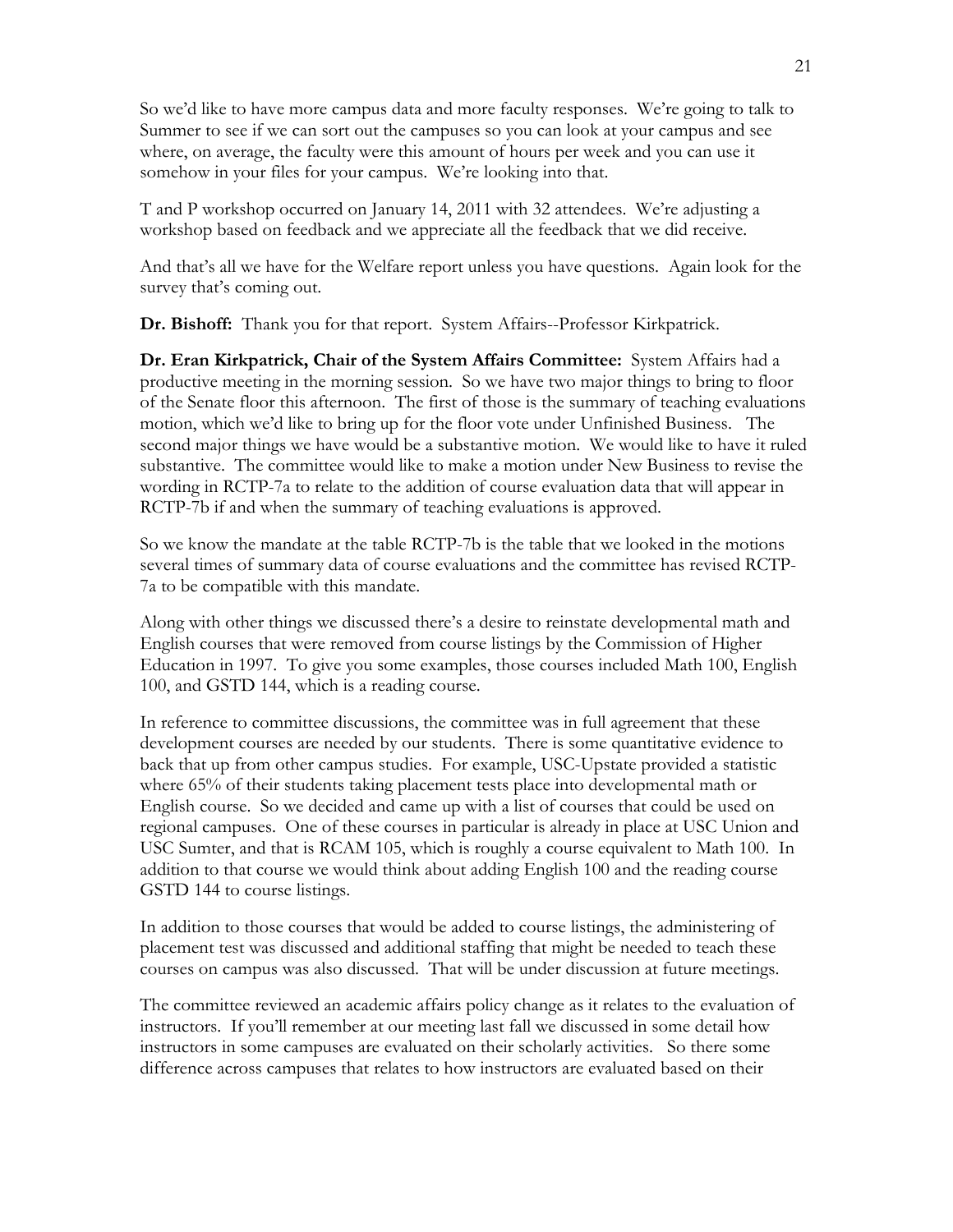scholarly performance. That also will continue to be discussed in system affairs throughout the Spring and probably for the next year.

I'll be absent at the April  $22<sup>nd</sup>$  meeting. Similar to Dr. Golonka I'll have a student presenting at Discovery Day and I'll be attending that event. As a result our committee discussed potential nominations for the System Affairs Committee Chair. And we're in somewhat of the same situation where we're still discussing potential candidates and we'll work on that over the next month or month in a half to narrow down a candidate. In the meantime, Dr. Suzanne Penuel at USC-Lancaster was selected to serve as the system affairs moderator for the April meeting and she will also give the committee report in the afternoon session at that meeting.

So that's all I have.

Dr. Bishoff: Okay and that is also a manual change and ruled substantive. Moving on. Report from Executive Committee. Which is always Bruce, not me, although it's listed on the Agenda that way. He's going to be followed by the report from the Nomination Committee, and while I mentioned that, Rights and Responsibilities, Lisa could you refresh my memory, are you chair next year or are you elected? No not today but thinking about it for next time. I'll leave the rest of that to the committee.

**Dr. Bruce Nims, USC Lancaster, Faculty Senate Secretary:** Actually, almost all of the material discussed at our Executive Committee has been covered from various reports both from the Deans and the Committees today. So really the only significant business we did was to adjust the agenda in order to have the Deans' reports given in the morning and to have Dr. Van Scoy's report this afternoon. So that's really all I have from the Executive Committee.

**Sarah Miller, USC Salkehatchie, Vice-Chair of the Senate:** On behalf of the nominating committee, I want to present the slate for the Executive Officers next year. Steve will be past chair because he will be past chair. I will be chair. You don't have a choice on that one, because you elected me last year as vice chair. So where the slate actually stands, Bruce Nims, Vice Chair, Chris Nesmith as Secretary, Jolie Fontenot from Union as our Member At-large. So we're very excited to have you back on the Executive Board. The other three names I have down on there were people we elected last year for three year terms, which is as you remember Committee on Libraries, Maureen Anderson, Committee on Curriculum and Courses, Robert Castleberry, and Committee on Faculty Welfare, Pearl Fernandez.

**Dr. Bishoff:** Thank you very much for those reports. I've noticed that the meetings are going more light-hearted loaded up with decongestants

Okay, reports on Special Committees. Committee on Libraries, Professor Anderson. No report?

Committee on Curricula and Courses. That renowned raconteur Professor Castleberry.

**Dr. Robert Castleberry, USC Sumter:** I'm just going to remind you that Courses and Curricula meet basically monthly. I will receive an agenda on the actions before that group. Those agenda are transferred to each of the regional campuses to contact people there, so if there are any problems, I can get feedback from the representatives here. If you want to be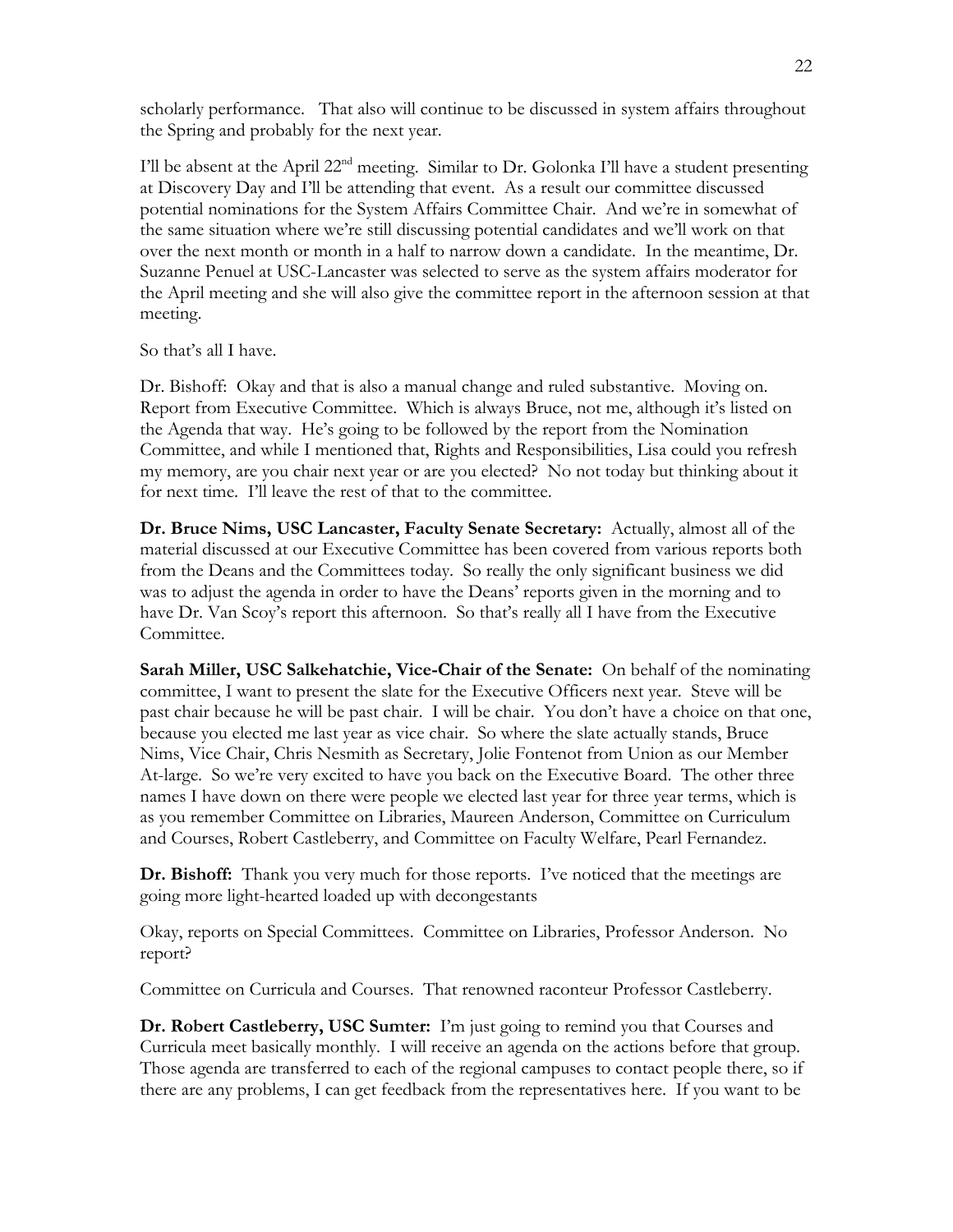on the list, and I have no idea why you would want to be, receive that, just send me an email and I will add you to that list. I will be sending out again the agenda of what was actually done at the meeting and let you know. Anything that the committee does is merely a recommendation to the Columbia Faculty Senate. It is their action that makes anything that we do final. So that you are referred to the Columbia Faculty Senate webpage to find out what actually was approved. Things that we have acted on include the fact that TSTM that I believe is offered on some of the courses is trying to get the name changed to ITEC and there are some course numbering changes that have been approved. There has been a 200 level Anthropology course which we approved. There was Marine Science 210 which I believe is now available for distance education. Again you have to look at the Columbia webpage to see if that was finally approved.

You may recall that at one time there was some concern about the math courses, related to the placement test process. That was withdrawn. It has not come back before committee, so I don't know anything else about that.

Thank you for your support.

**Dr. Bishoff:** Thank you Professor Castleberry. Committee on Faculty Welfare. Professor Fernandez.

**Dr. Pearl Fernandez, USC Sumter:** The Faculty Welfare Committee is working with personnel from the Blatt PE Center about extending the hours of the Center so the faculty can have better access on the weekends and after work and keep themselves in shape.

That's all my report.

**Dr. Bishoff:** Thank you very much. The Faculty Board of Trustees Academic Liaison Committee, which is where I was as I mentioned at the last meeting. The Committee goes over a lot of rather mundane, sort of pre-arranged items: Professor emeriti approvals and such things. But what was really interesting was the review of the law school and the response that that promoted from the committee, which was made up in the majority by lawyers. Suddenly they wanted to manage the faculty much more closely. They were more interested in what was going on, what was going to be approved and improved, which was very telling. If somehow we could get their attention that they would really become involved suddenly, instead of just going these mundane things that I mentioned.

So as a result I really think that it might be better for us to, since this is an appointment from Dr. Plyler, to discuss with him the idea of making the representative to this Board committee a multi-year appointment so that the individual has a chance to develop a little more rapport with the committee members and perhaps have a little more impact on that committee.

And that's my report.

Regional Campuses, Research and Productive Scholarship Committee,? No report. All right, thank you.

**Dr. Bishoff:** Now for the report from the Regional Campuses Academic Advisory Council, which is me. He has reinstated that committee, and we had a very direct talk about a number of issues. He was concerned about some of the trends toward instructors filling in for tenure track on my own campus. He was open to suggestions more than I think any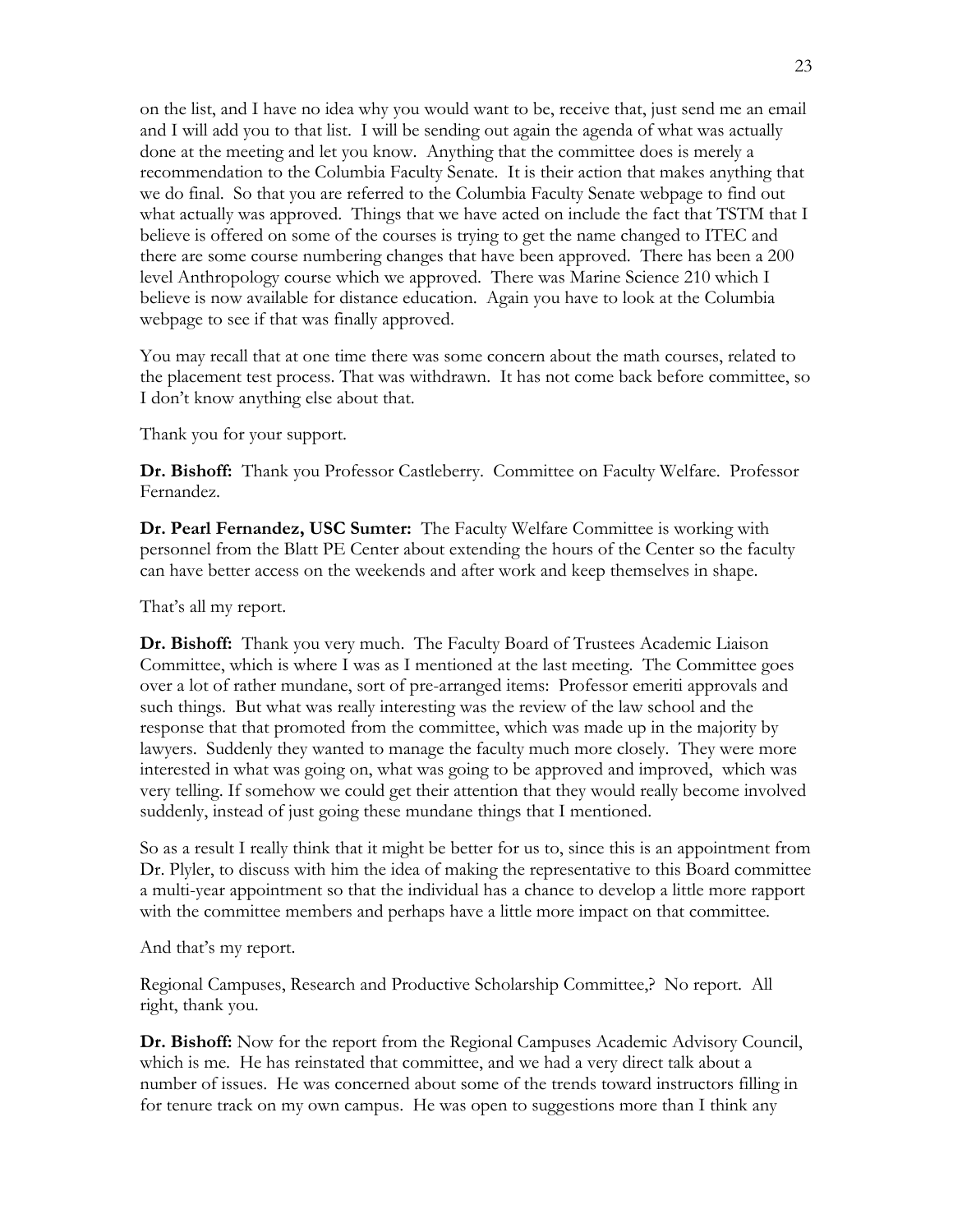other Provost that we've had that I've had interactions with, even though Jerry was extremely open as well. And we got into some discussions about whether or not we were exceeding the expectations in P and T for our campuses and our teaching direction as opposed to the Columbia campus. He seemed to be very sincerely aware that we were not capable of doing the same level of research and scholarship and he didn't expect it from us. When I told him that it's really good to hear the Provost come out and say something like that, but what do we do to ensure the next Provost doesn't change the whole game again? He said make sure the manual reflects exactly what you want it to be.

So I thought that was probably the most important message out of the meeting. But he is very accessible, very direct, without being aggressive as certain past Provosts have been. That is my report. Any questions?

Any other committees? Conflict of Interest Committee? I don't see Noni in the audience. Is there a report from that committee? Are there any other committees that wish to report? Seeing none I will move on to Old Business.

#### Unfinished Business

**Dr. Bishoff:** Rights and Responsibilities has a motion to bring to the floor.

**Dr. Hammond:** This motion was ruled substantive in November and so I understand that we are eligible to vote on it today. It refers to a section on page 36 of the regional campus faculty manual. It involves very little modification of the first sentence of the section procedures after the regional campus tenure and promotion committee and then striking the second sentence.

**So that section under this motion would read if approved, "The files will be reviewed by the Vice Provost for System Affairs and Executive Dean for Extended University, the Provost and the President. If after reviewing the file the President favors promotion and/or tenure and etc."** as the language is in the manual right now. This simply strikes a sentence that reads, "By March 31 the file with any recommendations will be transmitted through the Provost to the President" and puts it in the hands of the upper administration to handle the progression of the files as they see fit.

**Dr. Bishoff:** All in favor say "Aye." (Aye) Opposed? **Motion passes.**

And we also have a motion from System Affairs.

**Dr. Kilkpatrick :**What's being passed out now would be a motion that's going to come second. So this isn't the primary motion. The first motion I have doesn't relate to the handout. The first motion I have is for the Senate to vote to approve the summary of teaching evaluations.

Steve, you'll have help me proceed with this vote. We had a chance to look over the summary on multiple occasions so we discussed the motion at our last meeting and so now I like to vote to approve that motion.

**Dr. Christopher Bundrick, USC Lancaster:** I wonder if you could just one more time say what it is exactly this summary of teaching evaluation is supposed to do and how it's going to achieve that.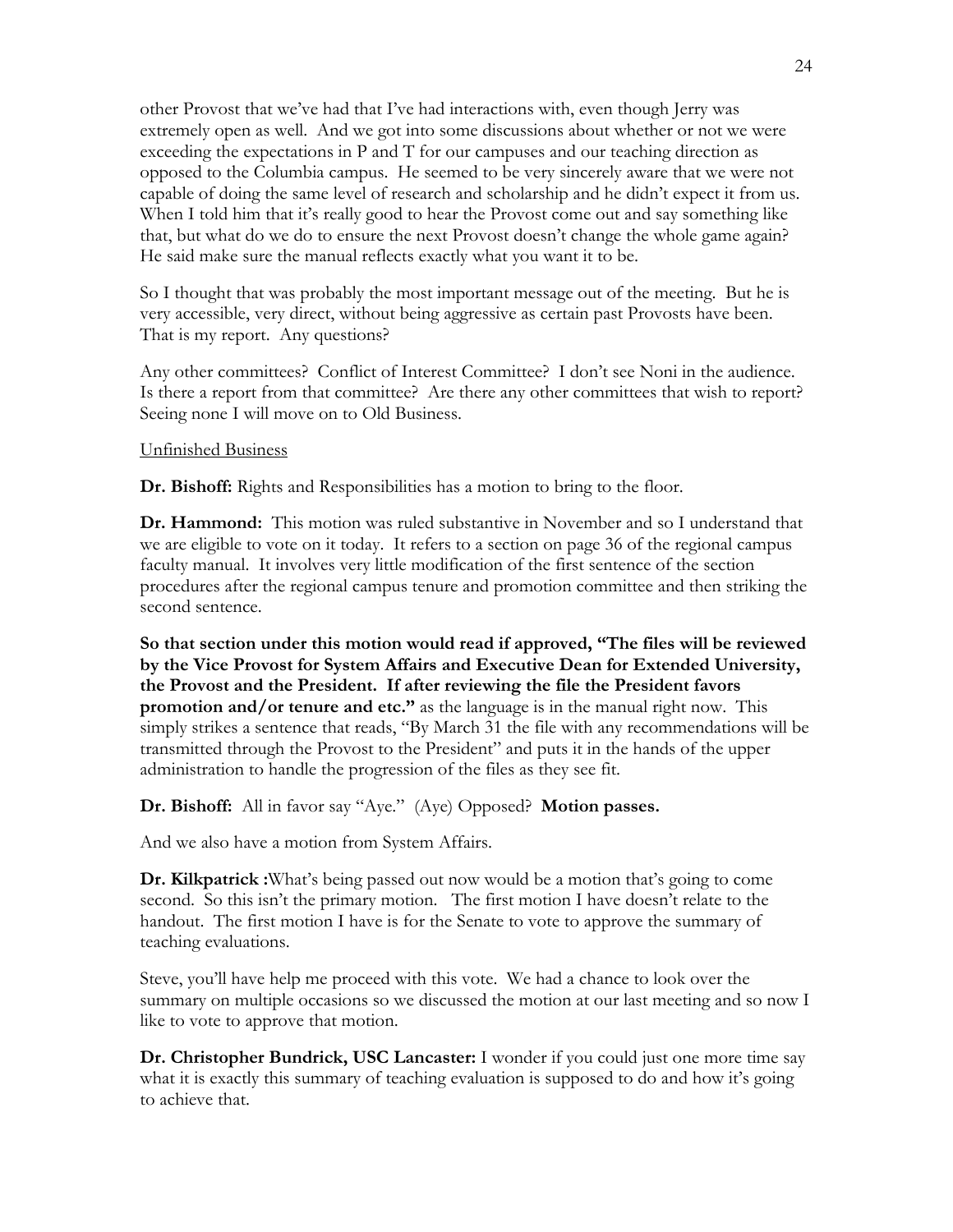**Dr. Kirkpatrick :** The summary concisely summarizes course evaluations to the candidate by another person. So in terms of what we've done as it relates to teaching in our course evaluatons, that's summarized by a person of the candidate's choice.

**Dr. Fernandez:** Was there a change in that in T and P workshop in January? Dr. Curtis mentioned that it be done by another person or the faculty himself or herself.

**Dr. Kirkpatrick:** So that can also be done by the candidate, Pearl, is that what you're saying? So that's the first time I've heard that.

**Dr. Bishoff:** Let me answer that one. If we have not approved it, it really isn't something that she can say yay or nay to.

**Dr. Hammond:** Since there is at present no procedure that a candidate can see an external summary. The teaching evaluations will do that. I believe that purpose expressly of her requesting that we consider this in the first place was to have somebody beside the candidate evaluate the teaching evaluations.

**Dr. Sarah Miller:** I understood her to say that we also do it in addition to, or maybe we don't always.

**Dr. Golonka:** I did not relisten to (Dr. Christine Curtis's remarks on this issue), but we can check to see what she said on that recording. That was sent out to all faculty.

**Dr. Bishoff:** Again, if something is not specified, then certainly there is as much latitude built into the document as there possibly could. There has been an ongoing theme in the manual for P and T. But if someone says it's required, then that steps across the line.

**Dr. Nims**: I believe we're voting on what the System Affairs Committee has moved, not what Dr. Curtis has recommended.

**Dr. Bishoff:** That's correct. Thank you, Bruce. Is there further discussion regarding the summary of teaching evaluations?

**Dr. Bundrick:** It was my understanding from the discussion last meeting that a large priority for this new 7b section was to bring in objectivity that that evaluation of material would be objective somehow in this document. Is that correct?

**Dr. Bishoff:** That's correct. Yes. Further comments? Questions? All in favor of the motion say "Aye." (Aye) All opposed? **Motion passed.**

**Dr. Kirkpatrick:** The second motion. Now that that motion was approved, the second motion related to a revision in the wording of RCPT-7a. Now let's look at both of those. A summary of the purpose includes first of all of the reader of the file of RCPT-7b where the summary of student evaluations will occur in the concise table that the Senate discussed at the last meeting. Now in addition to doing that the revision also allows a candidate to provide (refer to handout)

**Dr. Hammond:** Is this a new motion?

**Dr. Kirkpatrick:** Yes it is a new motion.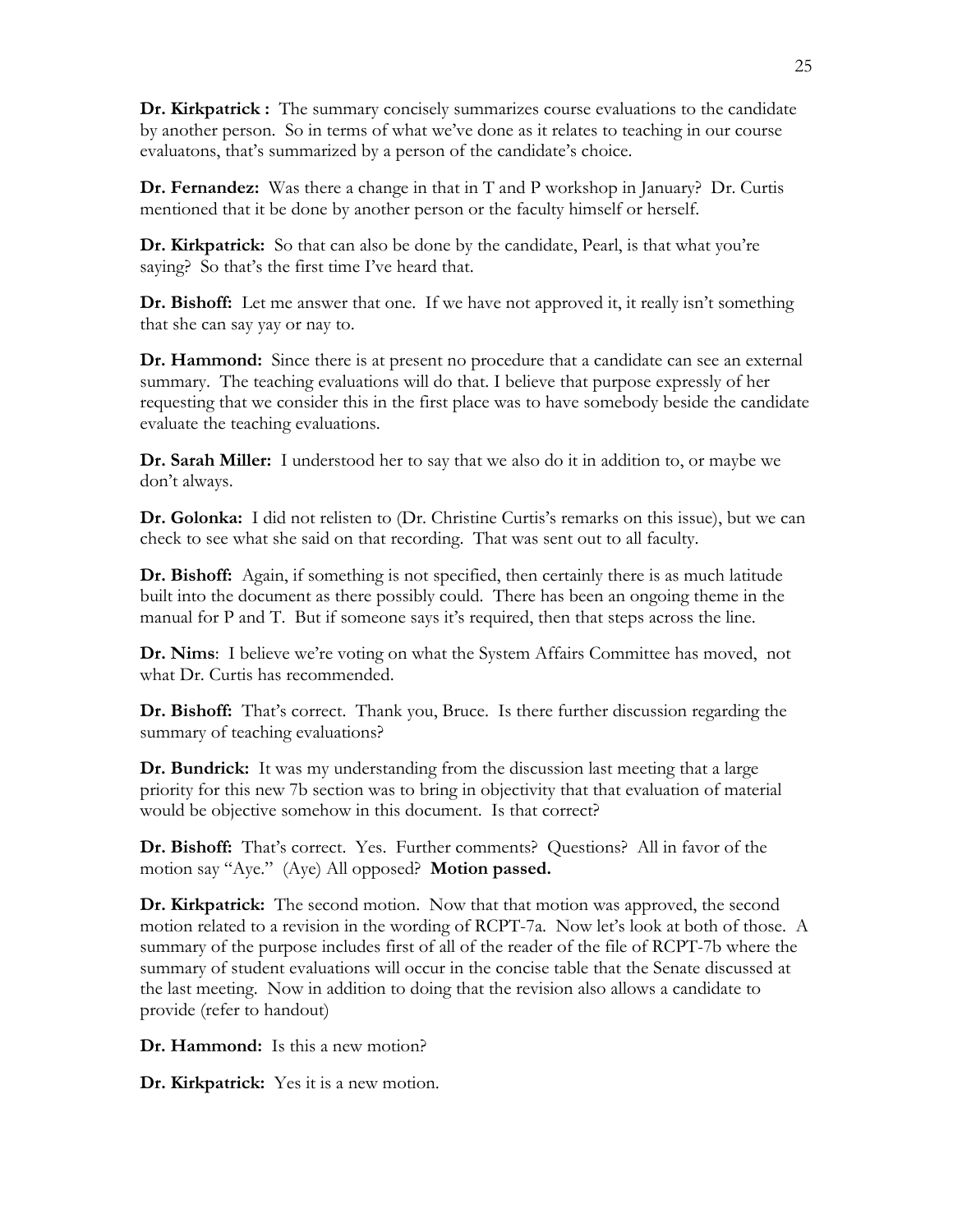**Dr. Bishoff:** It is a manual change. And I'm going to take a hard line and say it's substantive.

**Dr. Kirkpatrick:** Okay. And now what the committee wants to do is bring that to the Senate's attention today and as a substantive motion can continue of course to receive comments and questions and have that motion posted on the website.

But let's continue any kind of discussion we might have for that now. If that's possible.

**Dr. Bishoff:** Really for clarification today, so you might as well.

**Dr. Kirkpatrick:** Okay. If you look at the current phrasing of RCPT-7a, "The table with the candidate's cumulative teaching evaluation data must be included." And now it must be included in RCPT-7b in the summary of teaching evaluations. So we decided to use that, making the inclusion of additional data, optional.

Are there any other questions? Thank you.

**Dr. Bishoff:** Any further old business? Any new business?

#### New Business

**Dr. Hammond:** I would imagine that you all do not want me to read all four motions again, but I will be happy to do so if you do. Rights and Responsibilities presents four motions for your consideration.

**The first to move the first chapter of the faculty manual into the appendix and two others to update the manual to reflect family friendly policies and a fourth to include the external reviews in the flowchart for the progress of the tenure and promotion files.** Anybody want to hear them all again? I didn't think so.

Dr. Bishoff: Since all these motions involve changes to the manual, they are substantive and will be voted upon next meeting. Any other new business?

#### Announcements

**Dr. Bishoff:** I know there's at least one announcement.

**Dr. Rigoberto Florez, USC Sumter:** For the past several meetings of the regional campus faculty senate we have been announcing the Carolina Math Seminar. The Math Seminar was created with the purpose of research in mathematics and is now has members at Sumter, Lancaster, Salkehatchie, and Palmetto College. At the last meeting we had attendance of over 60 people and we've had speakers from research universities. We will have another meeting in the second week of April in Lancaster.

**Dr. Bishoff:** Thank you. How many meetings are you had now?

**Dr. Florez:** We lost count.

**Dr. Bishoff:** It's been going quite well. Any other announcements?

Al right then. This meeting is adjourned.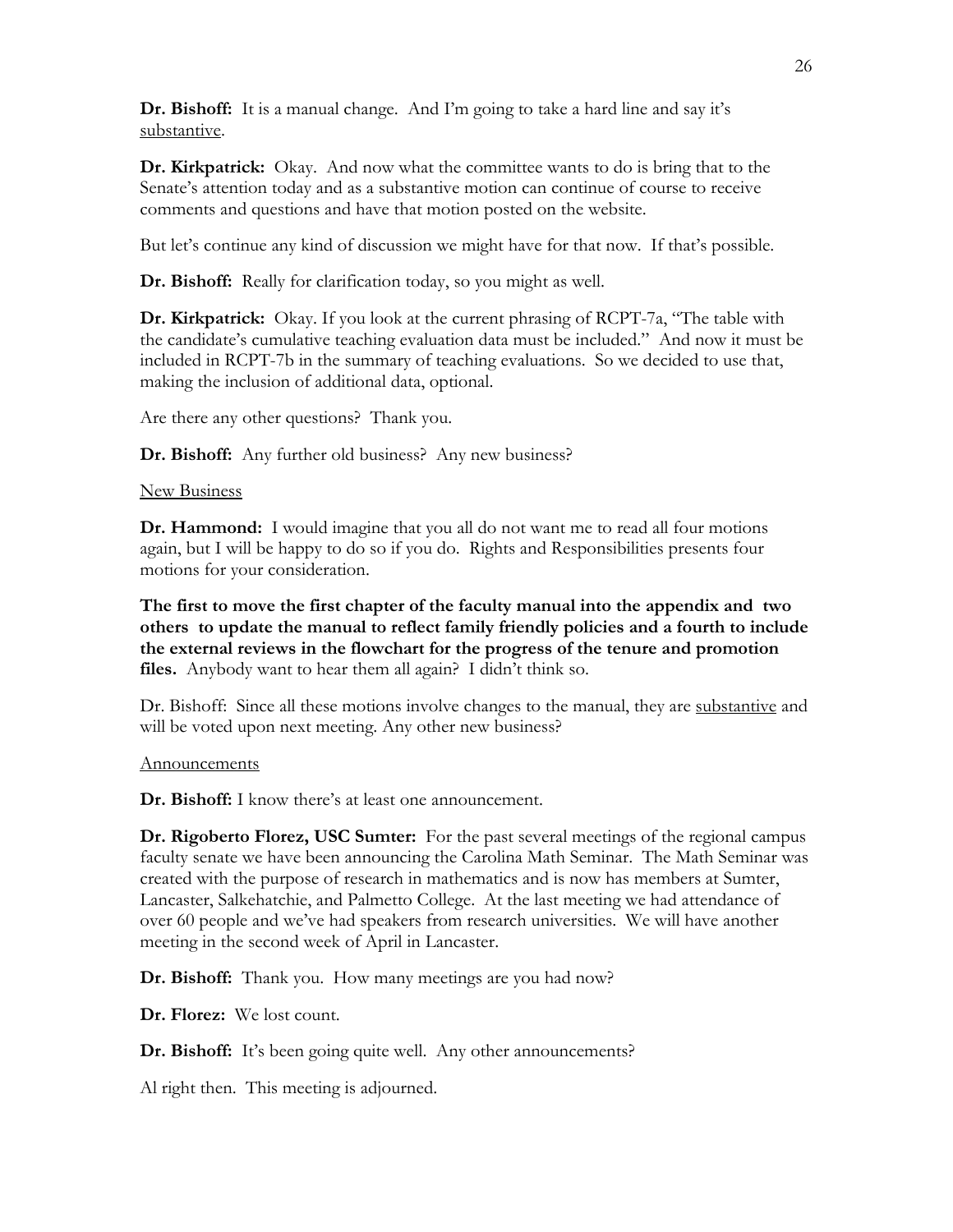### **Appendix 1—Written Reports of Standing Committees**

### **Report of the Rights and Responsibilities Committee**

Regional Campuses Faculty Senate

18 February 2011

On our charge to consider the development of a tenure track for clinical faculty, the Rights and Responsibilities Committee reviewed policies and procedures from USC departments with clinical tracks, including Educational Studies, the College of Nursing, and the Department of Psychology. We reviewed ACAF 1.06, "Academic Titles for Faculty and Unclassified Academic Staff Positions," and determined that it may well be possible to put such a track in place.

However, members of our committee feel that we lack the expertise to translate the extensive policies we reviewed into clear tenure and promotion guidelines for regional clinical track faculty. As a result, we will refer this charge again to a group we asked for feedback earlier, comprised of faculty in the affected areas and including senior faculty representation. We will ask this group to draft initial verbiage for a regional campuses tenure-track clinical faculty procedure and report back to us.

We also are bringing forward four motions proposing revisions to the *Regional Campuses Faculty Manual (RCFM)*, two of which finish the process of incorporating already extant USC Family Friendly Policies.

### **Motion 1**

This committee moves that Chapter 1 of the *RCFM*, "Administrative Organization," be moved to become Appendix 1, and that existing appendices under this be renumbered accordingly. The Vice Provost's office will assume responsibility for updating Appendix 1, with the inclusion of the date of revision at the top of the Appendix. Any references to appendices in the *Manual* will be updated to reflect the change in numbering. We also request that the Vice Provost report to the Regional Campuses Faculty Senate when such updates occur as a courtesy to this body.

### **Motion 2**

This committee moves that a section be inserted on page 50 of the *RCFM* between the sections titled "Appointment Procedure" and "Nepotism Policy." This new section will be titled "Dual Career Accommodation Policy," and will read as follows:

USC commits to making every effort to assist with the employment search for spouses and partners of recruited candidates. See University Policy ACAF 6.1 for more information.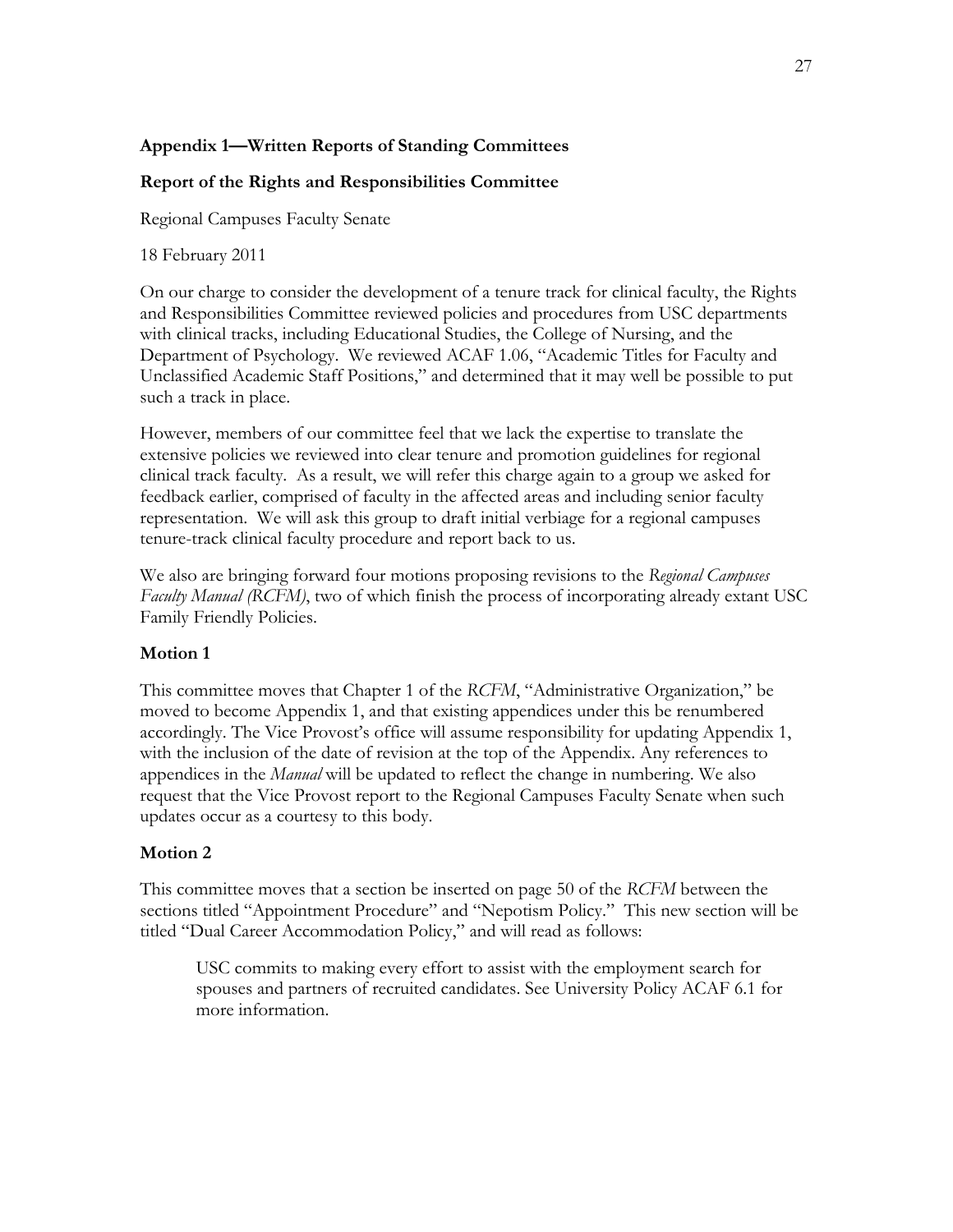#### **Motion 3**

This committee moves that a new section be created on page 73 of the *RCFM*, following the section "Leave" and before the section "Insurance Programs." This section will be titled "Change in Status and Duties" and will include two subheadings, "Modified Duties for Faculty" and "Part-Time Status."

The section "Modified Duties for Faculty" will read as follows:

Full-time faculty members are eligible for one semester of modified duties or the equivalent extended over two semesters, to provide full-time faculty with some relief from academic duties and the opportunity to respond to anticipated or unanticipated life events or situations when needed. See ACAF 1.60 for more information.

The section on "Part-Time Status" will read as follows:

Part-time status is allowed for full-time faculty and staff if approved. Full health insurance and state retirement benefits are provided if the faculty or staff member is working at least twenty hours per week. See University Policy HR 1.60.

#### **Motion 4**

This committee moves to make two small modifications to the "Flow Chart of Regional Campuses Tenure and Promotion Procedure" chart on page 37 of the *RCFM*. On the left hand side of the chart under "Procedure" immediately below "Candidate prepares file," insert "File undergoes external review." On the right hand side under "Candidate Notification" in the corresponding row, insert "Candidate notified of the number of external reviews added to the file."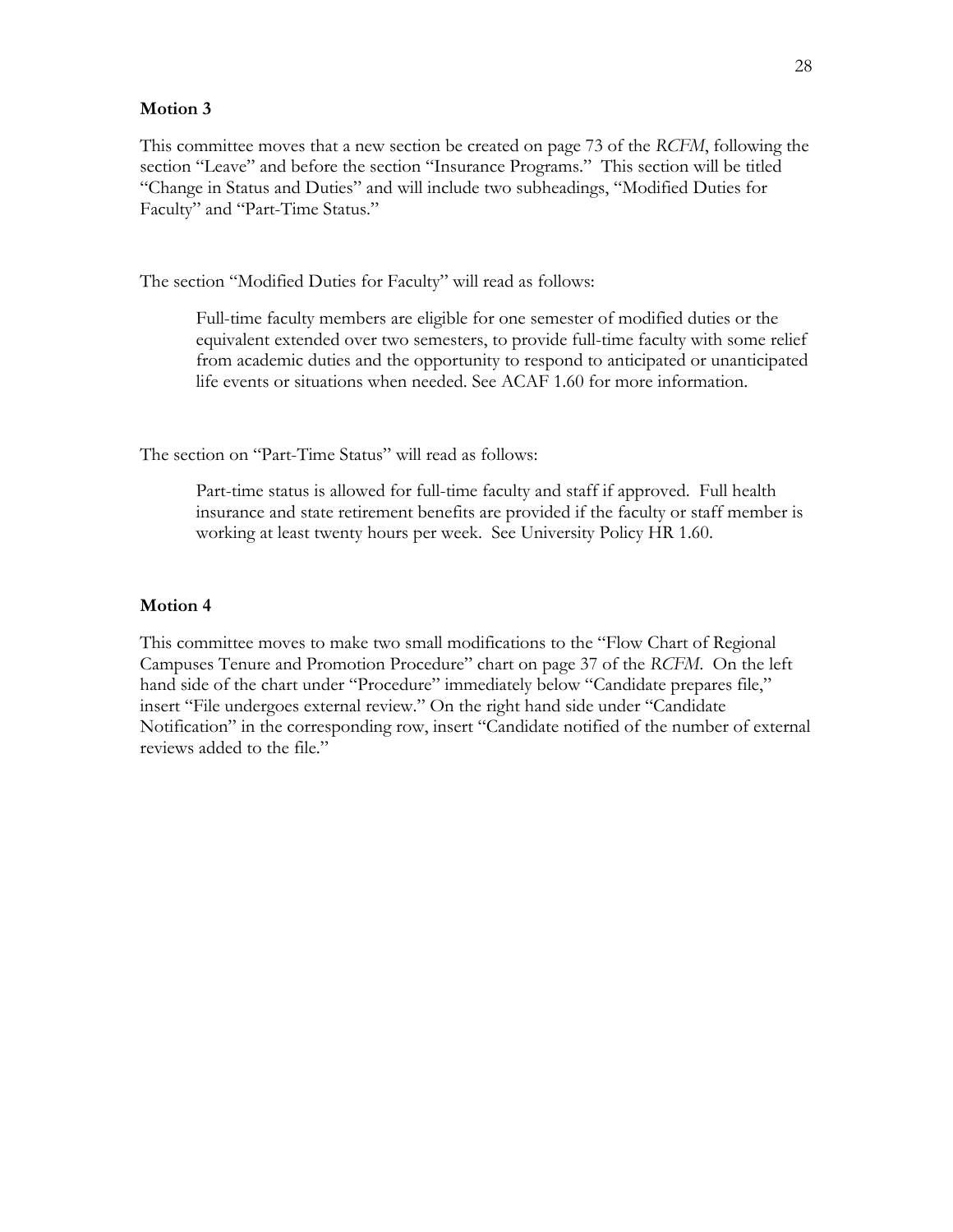Regional Campuses Faculty Senate Columbia, SC February 18, 2011 System Affairs Committee Report

1. The committee reviewed the Summary of Teaching Evaluations motion and we are in agreement to have the senate vote to approve the motion during unfinished business

2. The committee would like to make a motion under new business to revise the wording in RCTP-7A to relate to the addition of summary data in RCTP-7B

We now have a mandated table in RCTP-7B so the committee has revised RCTP-7A to be compatible with the mandate.

2. There is a desire to re-instate developmental Math and English courses that were removed from course listings by the Commission on Higher Education in 1997.

The Committee was in agreement that developmental English and Math courses are needed by the students across the regional campuses. The following courses can be used:

> $RCAM 105 = MATH 100$ ENGL 100 GSTD 144 (reading)

 A developmental math course (RCAM 105) is already in use at USC Union and USC Lancaster. The committee recommends using established developmental course descriptions and courses at other campuses (like Salkehatchie). The administering of placement tests and staffing are to be handled at each campus.

3. The committee reviewed Academic Affairs policy changes as they relate to the evaluation scholarly activities of instructors. This charge will be discussed at the April meeting.

4. I will be absent at the April 22nd meeting due to Discovery day. As a result, the committee discussed potential nominations for System Affairs committee chair for the 2011- 2012 term. This process will continue this spring.

5. Dr. Suzanne Penuel was selected to serve as the moderator for the April meeting at Salkehatchie. She will also give the committee report.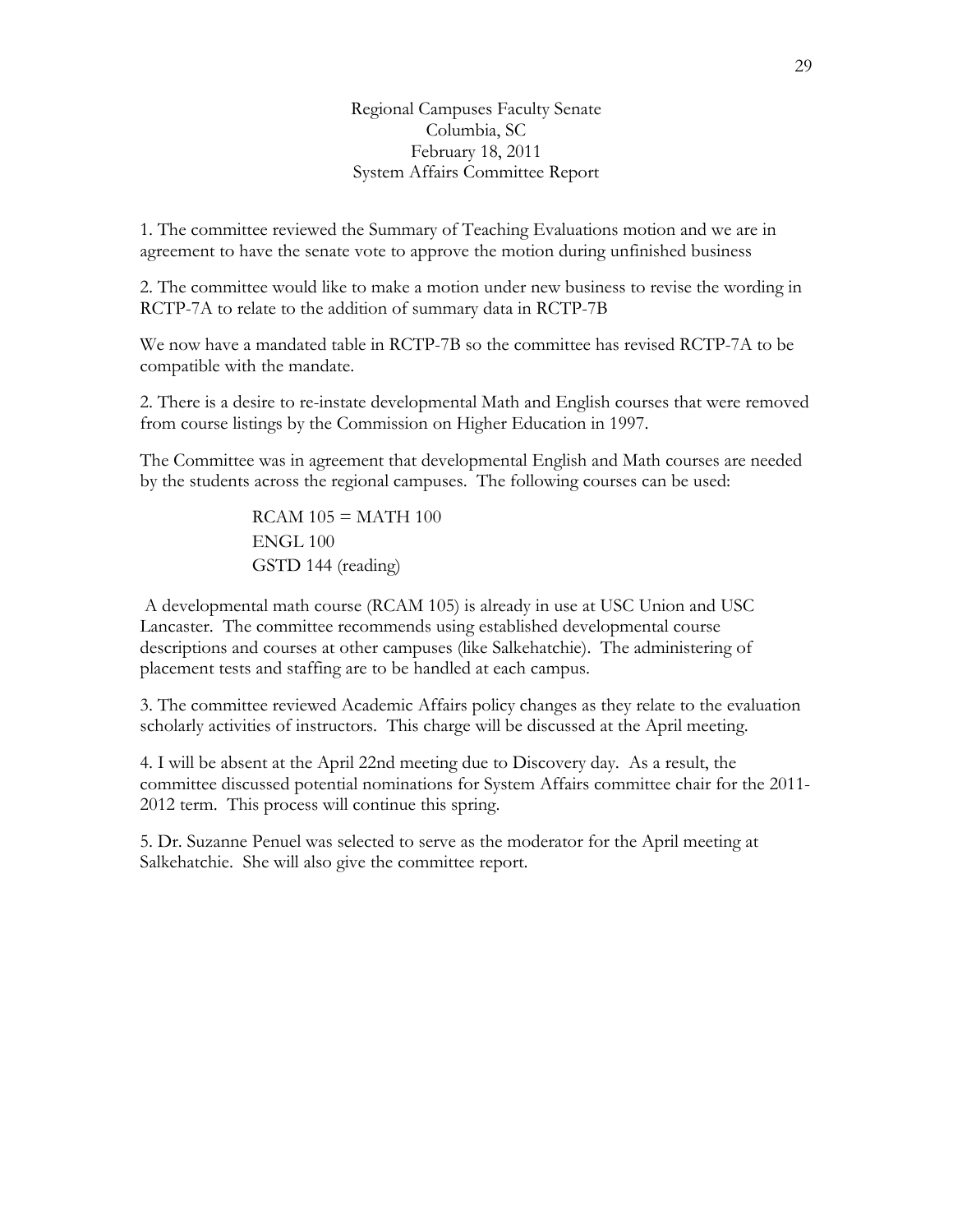### **February 18, 2011 RCFS Welfare Committee Report**

### **Chair of Welfare**

The committee discussed the chair for next year as Annette Golonka will not be present at the April RCFS meeting. Pearl Fernandes will run the meeting in April

### **John J. Duffy Teaching in Excellence Award**

We deliberated on the files for the John J. Duffy award and made our decision. We have a few questions to ask Chris Plyler about the award.

### **Faculty Surveys**

We discussed the faculty surveys, including the Salary Survey which Maureen Anderson and Pearl Fernandes are putting together.

We also discussed the Welfare and Workload survey that will be available soon. Please look for this survey and fill it out. The data can be used in many ways, including in tenure and promotion files to explain the workloads of our faculty compared to national levels. An email from Summer will be sent out with the link for the survey, it will be mentioned in local faculty organization meetings as well as a handout sent out on some campuses.

### **Tenure & Promotion Workshop**

The T&P Workshop occurred on January  $14<sup>th</sup>$ , 2011 with 32 attendees. We are adjusting the workshop based on positive feedback received from attendees. Also, an email from Summer was sent out with the link to audio of the morning panel: http://saeu.sc.edu/RCFaculty/index.html.

Respectfully submitted by committee members in attendance at the February 18, 2011 meeting: Annette Golonka (Chair), USC Lancaster; Marueen Anderson, USC Salkehatchie; Christine Borycki, USC Sumter; Chris Bundrick, USC Lancaster; Rigoberto Flórez, USC Sumter; Wei-Kai (Bryan) Lai, USC Salkehatchie; Patrick Saucier, Extended University.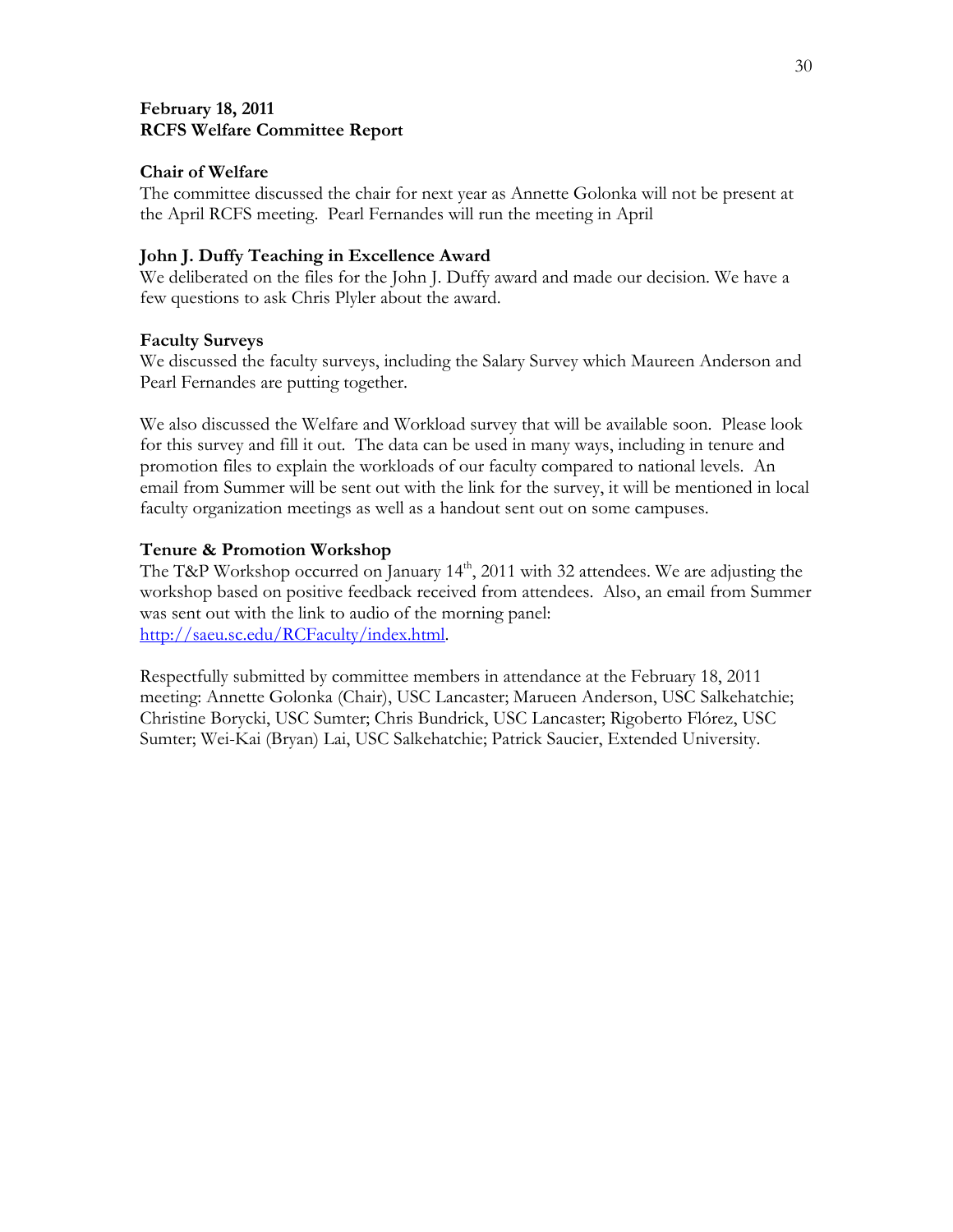#### **Appendix 2—Written Reports from Representatives to University Committees**

Courses & Curriculum Report to the

Regional Campuses Faculty Senate (February, 2011)

Robert B. Castleberry

#### (With One Attachment)

The Committee meets on a monthly basis to consider changes to the curriculum; since my last report to you we have met twice. I usually get an electronic copy of the agenda before each meeting. I forward this agenda to contact people on each campus. If you would like to get a copy of the agenda, please email me so I can add you to my contact list.

If any of the contact people on our campuses have concerns about the proposed changes, I can bring those concerns to the attention of the Committee. Any Committee decisions are merely recommendations to the Faculty Senate, and changes are not final until the Senate approves them.

I would like to draw your attention to some specific curricular changes approved by our Committee for consideration by the Senate. What follows has been extracted from my earlier reports to the contact people on each of our campuses.

- 1. As you may recall, at the September, 2010 meeting MATH had a number of curricular changes proposed that related to prerequisites for admission to specific MATH courses (111, 111I, etc). Those proposals were tabled so that System Affairs (including our campuses) could get involved. They are still tabled.
- 2. There have been quite a few changes to courses in the AFAM program and in RELG. TSTM will have a new designator (ITEC). A 200-level ANTH course has been proposed and MSCI 210 is recommended for distance education.
- 3. Recall that all the recommendations by the committee go on to the Senate, and the results of the Senate's actions can be found on their web page.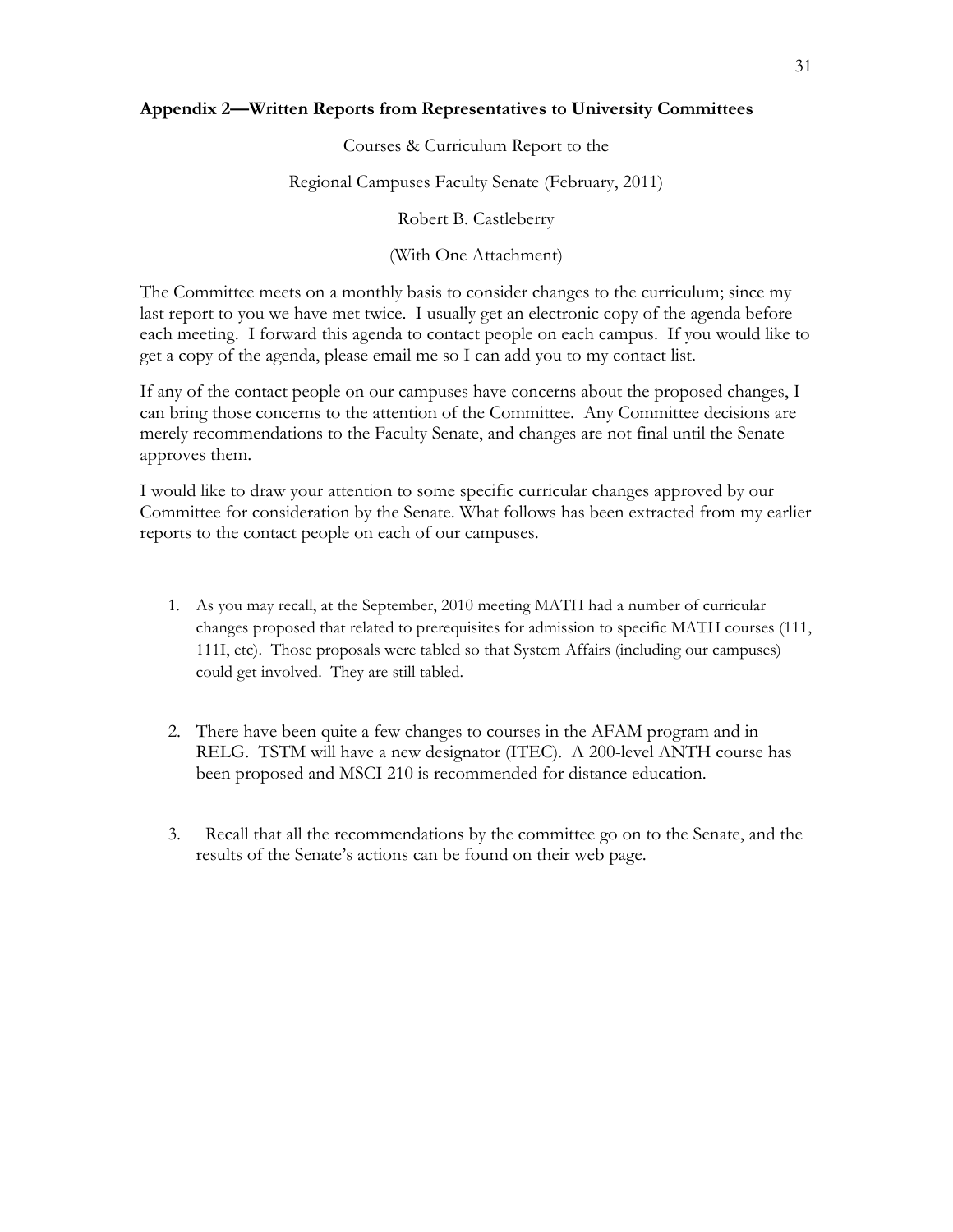### **Attachment 1**

#### **Faculty Agreement for**

#### **Development of Course Materials**

This Agreement is made \_\_\_\_\_\_\_\_\_\_\_\_\_\_\_\_, 201, by and between

\_\_\_\_\_\_\_\_\_\_\_\_\_ ("Author") and the University of South Carolina ("University").

The Author will be the sole contributor of copyrightable expression to the media

materials ("the Work") anticipated to result from the Author's connection with the course identified below. The University will contribute a significant amount of University resources to the Author's development of the Work. The parties recognize that South Carolina law requires the University to obtain appropriate consideration for the transfer of State resources.

The Author shall be the sole owner and copyright holder of the Work, and the Author shall have the right to utilize the Work and material based on the Work. However, for as long as the Author is a University employee, the Author's utilization of the Work outside the University shall be governed by University Policy ACAF 1.50.

The Author hereby grants the University the perpetual, non-exclusive right to copy, distribute, display, perform, transmit, and publish the Work for nonprofit educational purposes.

To the best of the Author's knowledge, the Author's contribution to the Work will contain no material from other copyrighted works absent written consent from the copyright holder. In the event a copyright holder protests the Author's use of copyrighted material, the Author will remove the challenged material from the Work.

I understand that the course identified below involves an institutionally defined scope and sequence of content for which the University grants credit or in other ways recognizes student achievement and that the University remains the sole owner of the course in which the Work will be used.

This Agreement shall be interpreted in accordance with the laws of the State of South Carolina.

| Course Number | Semester |
|---------------|----------|
| Author        | Date     |
| Dean          | Date     |

For the University of South Carolina: